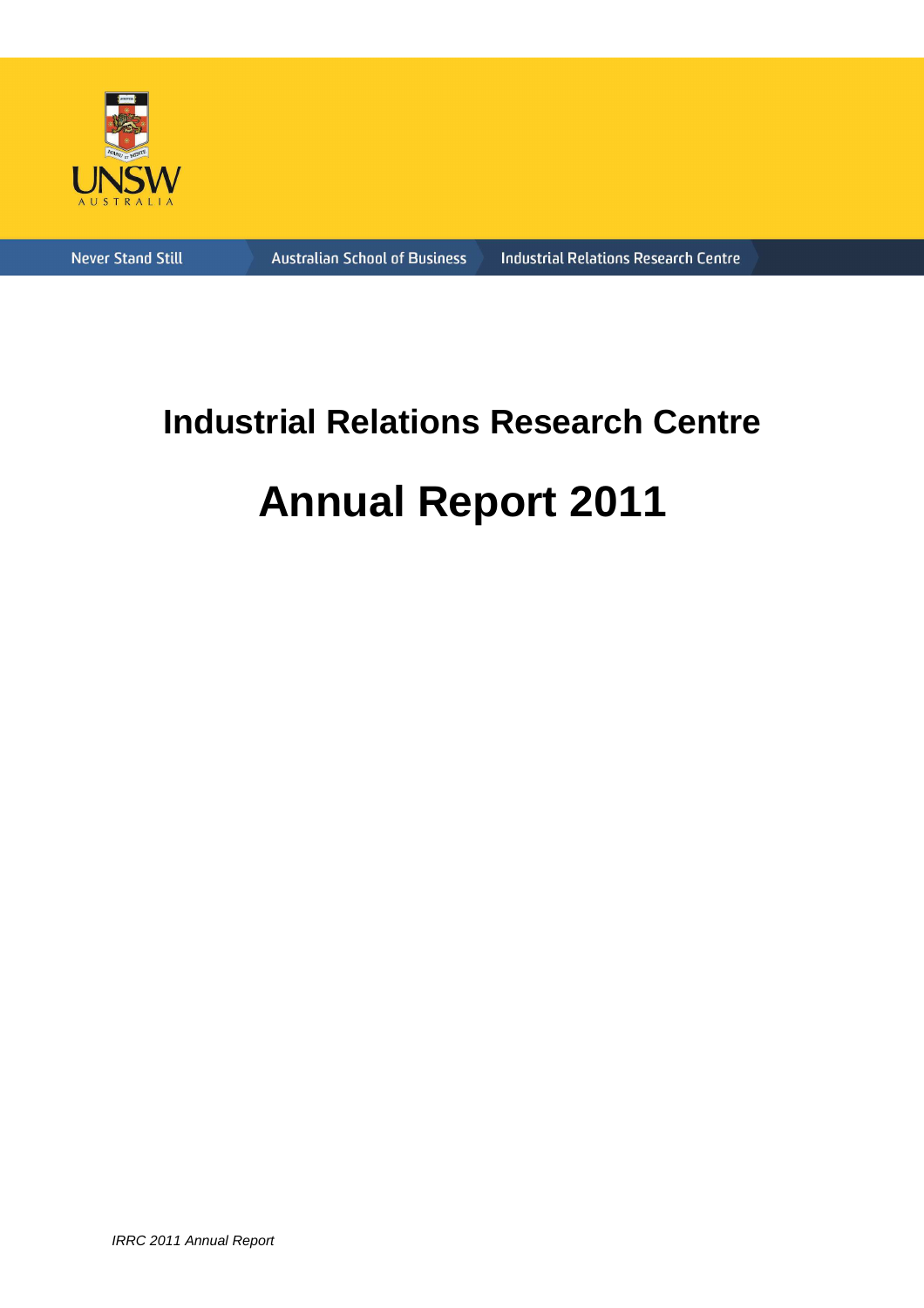# **Industrial Relations Research Centre**

# **Annual Report 2011**

# **CONTENTS**

| 1. Industrial Relations Research Centre Key Facts                                                                                         | Page<br>3 |
|-------------------------------------------------------------------------------------------------------------------------------------------|-----------|
| 2. Summary: Centre's Performance In Relation To Its Identified Objectives                                                                 | 4         |
| 3. Centre's Objectives For 2012                                                                                                           | 8         |
| 4. Statement Of Financial Performance Certified By The Presiding Faculty<br><b>Finance Manager</b>                                        | 10        |
| 5. Statement Of In-Kind Contributions Including Academic And Other<br>Salaries, Infrastructure And Other Resources Provided To The Centre | 11        |
| 6. Details Of Any Publications, Research Projects, Consultancies And Other<br><b>Scholarly Achievements Associated With The Centre</b>    | 13        |
| 7. Details Of Significant Managerial Or Personnel Changes                                                                                 | 24        |
| 8. A Record Of Dates And Attendance At Meetings Of The Centre Steering<br><b>Committee And Any Advisory Committee</b>                     | 25        |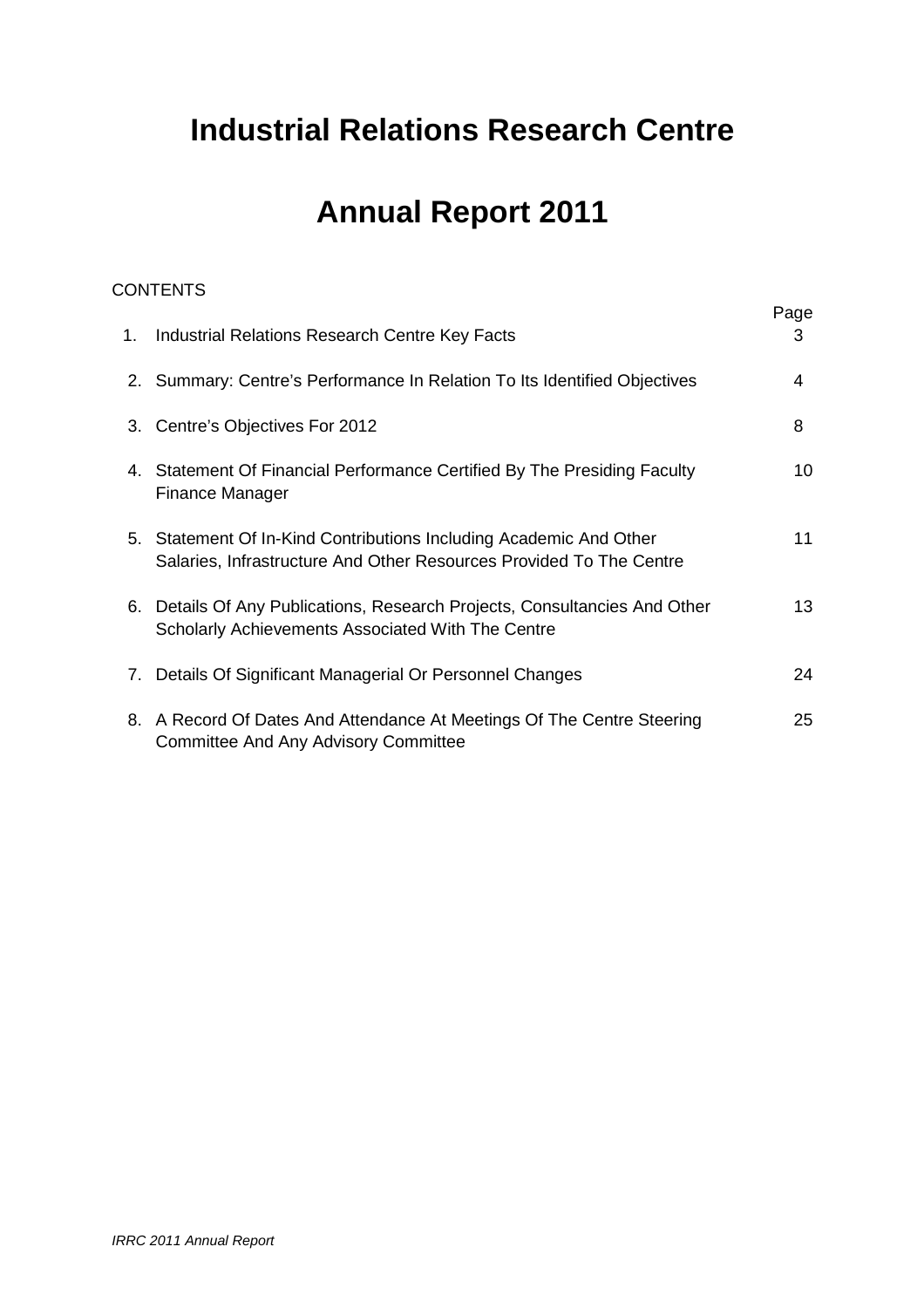# **Industrial Relations Research Centre Annual Report 2011**

# **1. INDUSTRIAL RELATIONS RESEARCH CENTRE KEY FACTS**

- 1.1 PRESIDING FACULTY: Australian School of Business
- 1.2 OTHER FACULTIES WITH WHICH THE CENTRE INTERACTS: Faculty of Arts and Social Sciences; School of Business, UNSW Canberra at ADFA; Faculty of Engineering, Faculty of Law
- 1.3 CHAIR: Professor Roger Simnett, Associate Dean Research, Australian School of **Business**
- 1.4 DIRECTOR: Professor Michael Quinlan
- 1.5 DEPUTY DIRECTOR: Associate Professor Anne Junor

The IRRC's Director and Deputy Director report to a Management Committee and receive guidance from members of an Advisory Committee. The Centre relies on a part-time administrative officer working under a research agreement between the Transport and Logistics Centre and the IRRC (Mr Jason Antony), a fixed term parttime administrative assistant (Ms Rosslyn O'Grady), funded by a research contract with the UNSW Division of Finance and Operations, and a casual/part-time staff research/strategy adviser (Ms Margaret Wallace), employed from an Australian School of Business grant and from the same research contract.

1.6 MANAGEMENT COMMITTEE

Chair: Professor Roger Simnett, Associate Dean Research, Australian School of Business Director: Professor Michael Quinlan Deputy Director: Associate Professor Anne Junor Professor Chris Jackson, Head of School of Management, UNSW Professor Daryll Hull, Director, Transport and Logistics Centre Professor Dubravka Cecez-Kecmanovic, Head, School of Information Systems and Management, UNSW Associate Professor Peter Kriesler, School of Economics, UNSW, and Deputy Director, Centre for Applied Economic Research (CAER) Associate Professor Peter Sheldon, School of Management, UNSW

**1.7** ADVISORY COMMITTEE

Chair: Professor Lucy Taksa, Head, Department of Business, Macquarie University The Honourable Lance Wright QC Ms Juliet Bourke, Partner – Human Capital, Deloitte Touche Tohmatsu. Mr John Cairns, Director People & Change, NSW Railcorp Ms Philippa Hall, Pay Equity Consultant Emeritus Professor Geoffrey Harcourt, Fellow, Jesus College Cambridge, Visiting Professor of Economics, UNSW Mr Tim Harcourt, J.W. Nevile Fellow in Economics, UNSW Mr Brett Reed, Transport and Logistics Centre Mr Paul Ryan, Australian Road Transport Industry Organisation Ms Mairi Steele, Branch Head, Office for Women, Federal Department of Families, Housing, Community Services and Indigenous Affairs Ms Judith Wright, Senior Industrial Officer, ASU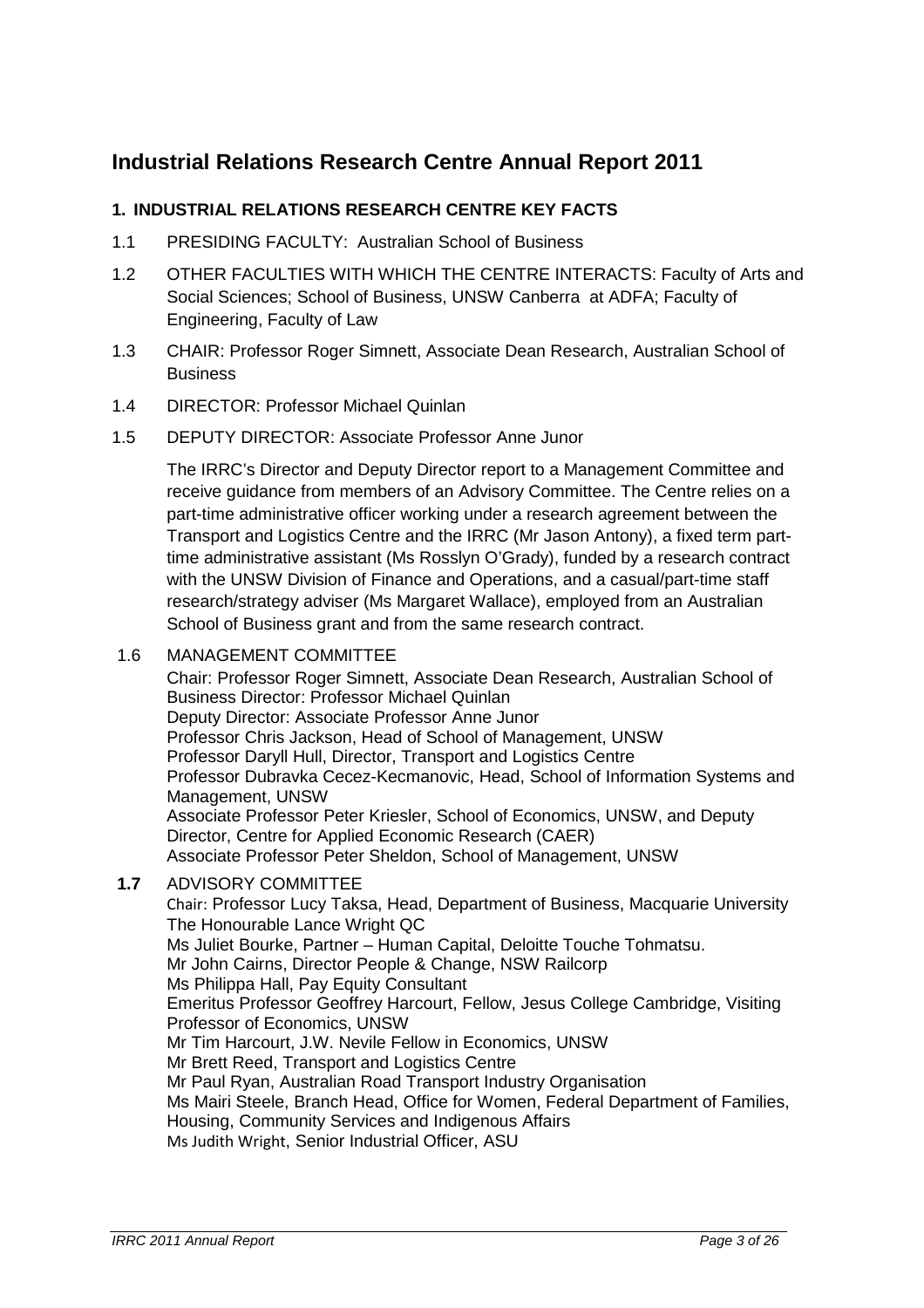# **2. SUMMARY OF THE CENTRE'S PERFORMANCE IN RELATION TO ITS IDENTIFIED OBJECTIVES**

The Industrial Relations Research Centre (IRRC) is a grouping of scholars, associates and visiting researchers from inside and outside UNSW, who collaborate to generate, conduct and publicise research that:

- Promotes innovative and ethical practices in workplaces, and
- Contributes to effective regulation of labour standards.

The objectives of the IRRC were revised in 2010 through a process of discussion with the Management and Advisory Committees. They are

- To be a leading source of authoritative analysis, informing policy and practice in fields such as skill, workplace health and safety, sustainable productivity, participation and equity.
- To support engaged, productive and fair workplaces;
- To encourage the growth, recognition and utilisation of skills;
- To sponsor evidence-based research and policy;
- To promote better understanding of labour markets and industrial relations.

# **2.1 Authoritative contribution to public policy and practice**

Research by the IRRC and Associates has had an important impact in the following areas:

- Safety
	- o Transport including aircraft maintenance and long haul road freight
	- o Mining
- Flexibility and precarious employment including insecure and non-standard employment
- Pay and employment equity and equitable job evaluation:
	- o Contribution to the first Equal Remuneration case under the Fair Work Act 2009
	- o Contribution to Standards Australia's Gender Inclusive Job Evaluation Standard
- Industry policy, labour market analysis and workforce development particularly in aeroskills and aircraft maintenance
- Skills analysis Use of Spotlight methodology pioneered by IRRC for New Zealand public and community sectors – further applications:
	- o Professional skills required in finance, facilities management, IT and risk management;
	- o Skills in low-paid service and manufacturing jobs
	- o Skill recognition in Modern Award classification structures -5 industries
- Organisational communication particularly of CEOs
- Asia-Pacific employment relations especially China, Korea and Malaysia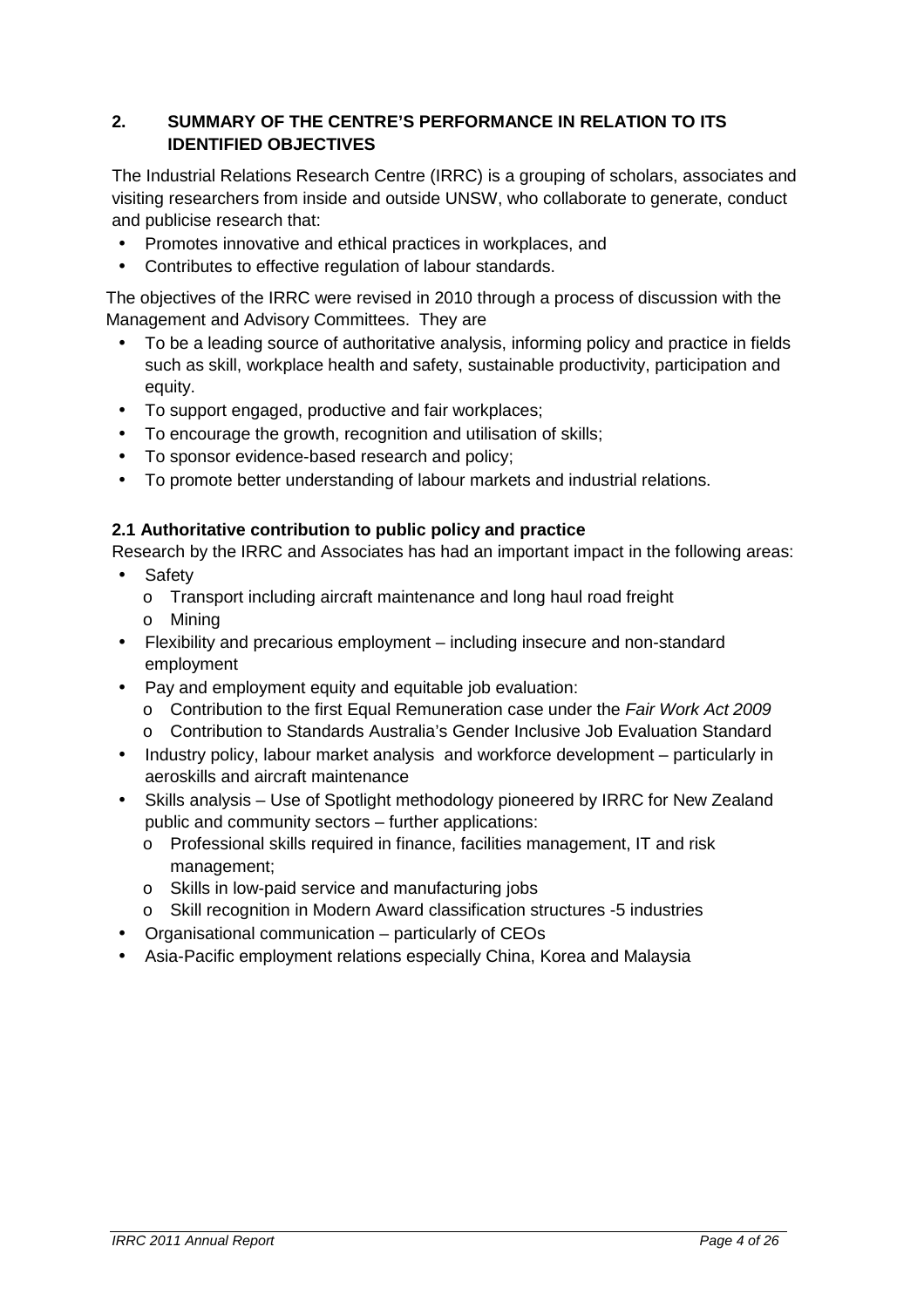#### **2.2 Collaboration among researchers and with industry**

- In 2011 the distinctiveness of the IRRC continued to be demonstrated through close collaboration across disciplines, not only with colleagues from the School of Management and the Korean Research Institute, but also with the School of Business, UNSW Canberra, and with economists, including members of the Society of Heterodox Economists, and social scientists and social policy researchers at UNSW. The strong support and mentorship of Emeritus Professor G.C. Harcourt and Emeritus Professor John Nevile were particularly valued.
- The IRRC maintained collaborative links with a range of other research centres for example the Workplace Research Centre at Sydney University, which referred a job evaluation project to the IRRC; the Centre for Workplace Futures at Macquarie University; the University of Ballarat,
- The IRRC has involved Early Career Researchers (ECRs) in its grant applications or engaged them as research officers with a view to mentoring towards future grant-funded collaboration – examples include mentorship of ECR Dr T. Wilcox in applying for an ASB research grant in order to work with Professor Michael O'Donnell and Deputy Director Anne Junor on CEO communication; work with Dr Doug Fraser to publish the outstanding model of Growth Skills from his PhD
- The IRRC hosted International Visitors under four types of arrangement:
	- o Short-term visits, for the purpose of giving seminar papers or collaboration on research grants or publications
	- o Sabbatical visits for a duration of three to nine months
	- o Accommodation and support for visiting research students
	- o Extended visiting arrangements for the purposes of ongoing research collaboration. This arrangement recognizes the increasingly virtual nature of collaboration and meetings, and extends web-based facilities to research partners when they are not on-site.
- Research collaborations included those with academic researchers in:
	- o Canada (occupational health and safety and labour rights M. Quinlan; gender and work – A. Junor),
	- o UK (Chinese employment relations P. Sheldon),
	- o Korea (M. O'Donnell, P. Sheldon),
	- o UK and NZ (skill I. Hampson, gender -C. Briar, A. Junor),
	- $\circ$  US (OHS and labour rights M. Quinlan,, skill I. Hampson)
	- o UK (OHS M. Quinlan; Chinese employment relations P. Sheldon).
- IRRC Associates have built relationships with industry partners and unions on the basis of Linkage Grants and contract research
	- $\circ$  The IRRC used part of the Judith Miller project has transferred its remaining funding to NZCOSS, to fund the ongoing web-hosting of www.spotlightworkskills,com.

#### **2.3 Publication and development of The Economic and Labour Relations Review**

A key way in which the IRRC pursued its goal of becoming a leading source of authoritative analysis of policy and practice was through its work in publishing the scholarly journal, The Economic and Labour Relations Review (ELRR). This journal was in its  $22^{nd}$  year in 2011, and the Australian Society of Heterodox Economists worked with the IRRC as one avenue of distribution. The objective of *ELRR is* to foster progressive debate on contemporary issues, policymaking and developments in the fields of economics and labour relations.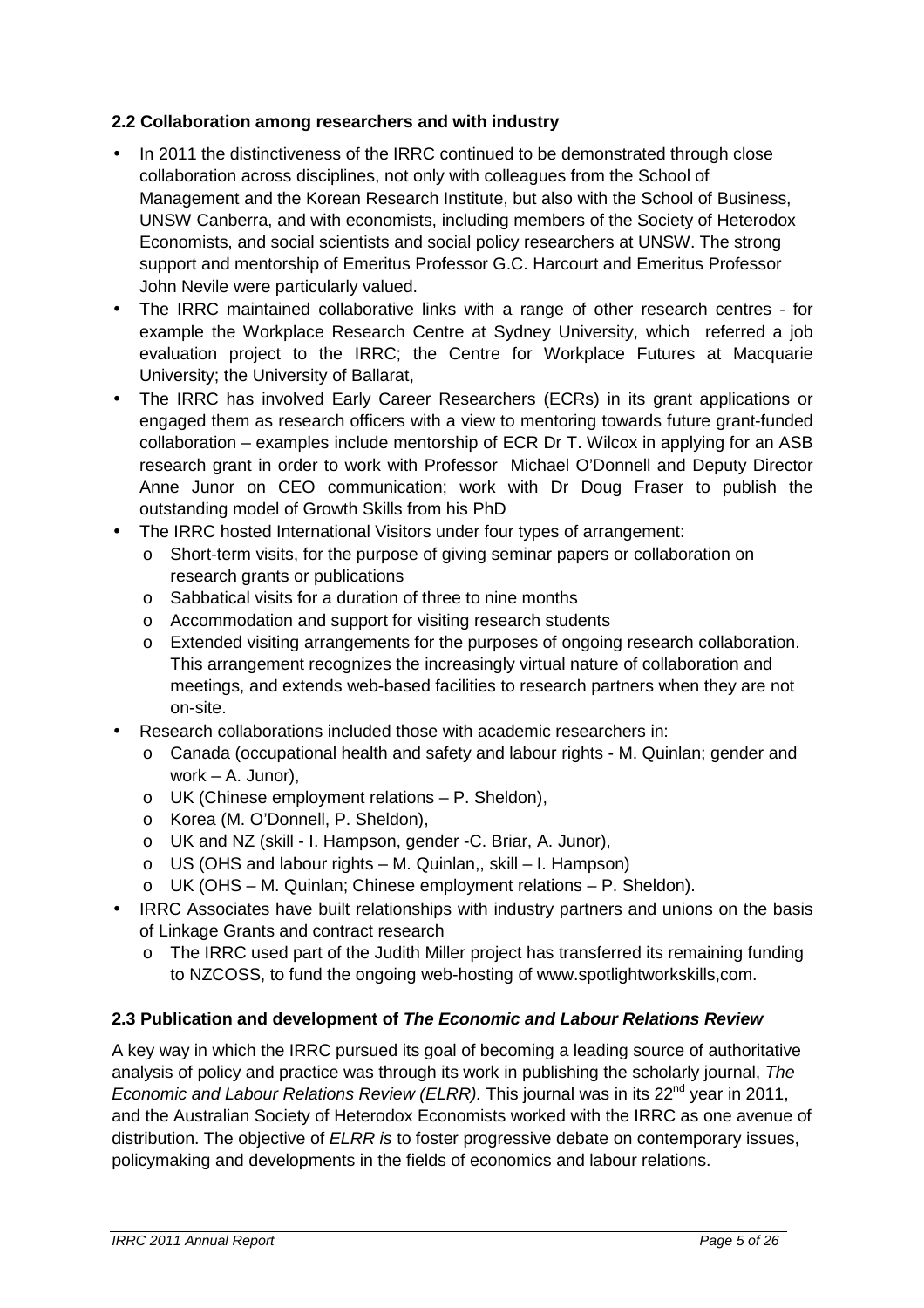In 2011 (as has been the case since 2008), the IRRC coordinated the editorial work of producing ELRR. Editorial Coordinator Mr Jason Antony was funded to provide high-grade copy-editing and type-setting for ELRR, as well as to undertake research-related administrative work, through collaborative project with the IRRC, funded by the Transport and Logistics Centre.

In 2011, the ELRR Editorial Committee began implementing a strategic plan to build the quality and impact of the journal. This plan was developed by social marketing expert Ms Margaret Wallace, employed through a grant from the ASB. The strategy helped the IRRC achieve its goal of becoming a leading source of authoritative analysis, providing evidencebased research to enhance understanding of fair and productive workplaces, in a wider social context:

- The Editorial Committee received the active support of distinguished Post-Keynesian and labour market economists including Professor G.C. Harcourt. Professor Raja Junankar joined the Executive Editors and the Advisory Committee was joined by eminent international scholars Professor Orley Ashenfelter (Princeton), Professor William Brown (Cambridge) and Professor Michael Burawoy (Berkeley).
- The publication rate increased from two to three issues a year, including two Special Issues guest-edited by the IRRC Director, Professor Michael Quinlan, IRRC Management Committee member Associate Professor Peter Sheldon and IRRC member Associate Professor Hazel Bateman;
- ELRR met a key IRRC goal of contributing to the effective regulation of labour standards, through contributions by international authorities such as Mike Belzer, author of the famous US study, Sweatshops on Wheels, and a range of experts on minimum labour standards enforcement including Professors David Weil and Roy Adams (US) and Leah Vosko and Kiran Mirchandani (Canada), and Jen-Te Hwang (Taiwan).
- The goal of fostering evidence-based research and policy was advanced through an authoritative and timely Special Issue critically examining the recommendations of the Henry and Harmer reviews of Australia's tax and transfer system
- As a means to enhancing the international and national profile of ELRR, the journal was submitted to Thomson-Reuters to be assessed for inclusion in the Social Science Citation Index and Current Contents and impact factor rating – a process that takes at least 18 months. The ELRR website within ASB was regularly updated and its increasing usage was monitored for new and return visitors.

# **2.4 Outreach activities**

The IRRC organised three public seminars in 2011, as well as working closely with the ASB Media Unit:

#### **IRRC Public Seminars**

- Bargaining on the back foot: women returners in 'unorganised' work places
- Ee Kheng Ang, Massey University, 13 May 2011
- Emerging Issues in Occupational Health and Safety
- Professor Katherine Lippel, Canada Research Chair on Occupational Health and Safety Law, University of Ottawa; Professor David Walters, Cardiff Work Environment Research Centre, Cardiff University, Chair and Discussant: Professor Michael Quinlan, 14 June 2011.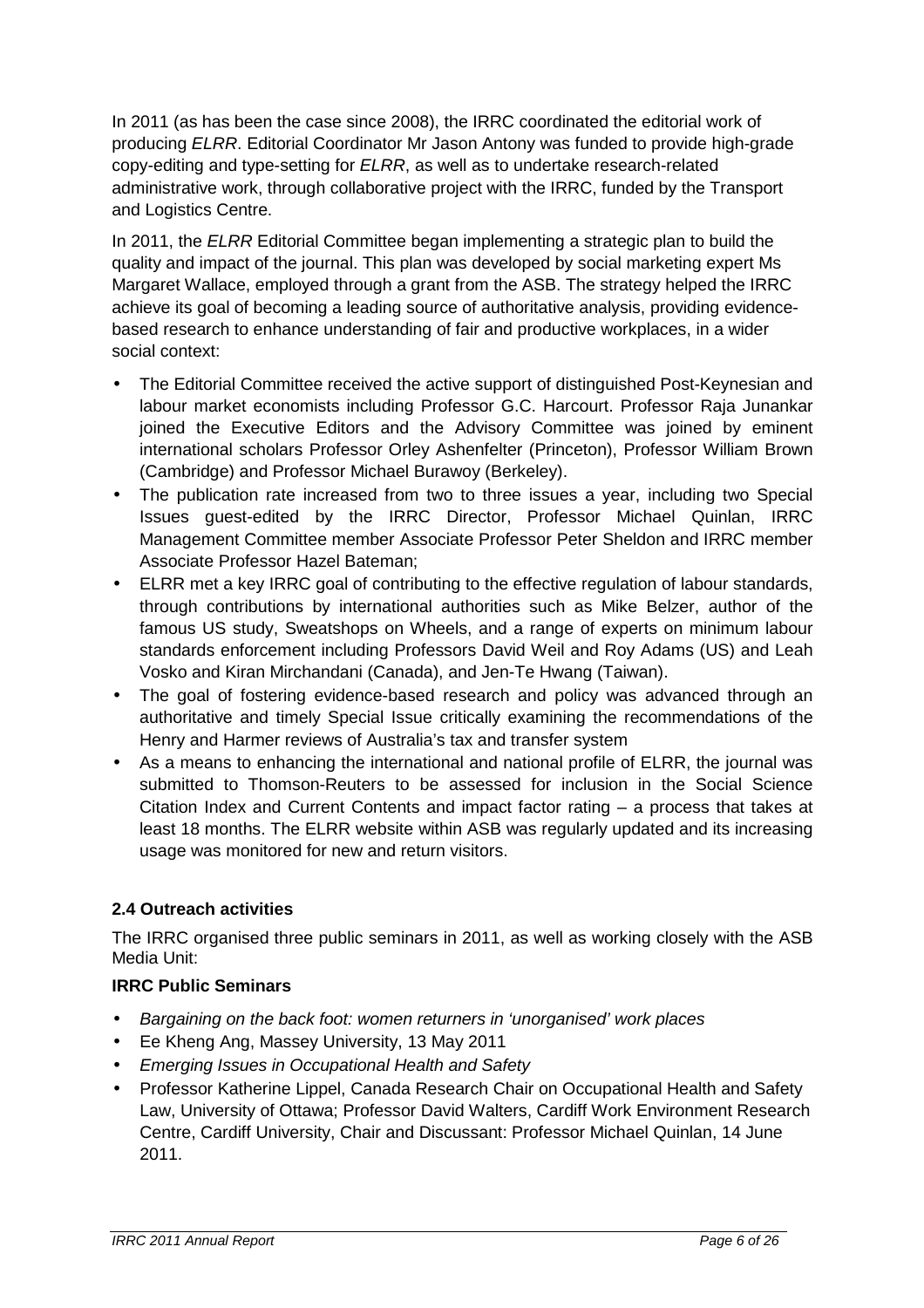• Deregulation or Lawlessness in Workplace Health and Safety Professor Andrew Watterson, University of Stirling 7 July 2011.

#### **Media work 2011**

- **Michael Quinlan,** 15 March Managing TeleWorkers: Coming to Grips with Remote Control statement in Knowledge@ASB
- **Michael Quinlan** 10 July Workplace bullying, ABC Radio National
- **Michael Quinlan, 16 August. Death at Work: From Red Tape to Real People report on** research in Knowledge@ASB
- **Michael Quinlan,** 12 December, Employee Safety: New Rules on the Risks of Working from Home, statement in Knowledge@ASB
- **Anne Junor ,** A Good Look at Invisible Skills, Boss Magazine**,** AFR, 11 March
- **Anne Junor** Briefing of Paul Bibby, SMH, Casualisation , 28 March
- **Anne Junor** Briefing of journalist on flexibility issues resulted in articles on Curtin FM 16 Oct, by Helen Davidson news.com.au October 17, 2011, Herald Sun October 18, and The Sunday Territorian October 18.
- **Anne Junor** Briefing of Sue White, Women and Technological Change in the Workplace, My Career, The Age, SMH, 13 September
- **Philippa Hall and Anne Junor,** November 7, Equal Pay: Setting the Standard to Even the Salary Gap statement in Knowledge@ASB (on the Standards Australia Gender inclusive Job Evaluation Standard)
- **Andrew Watterson** 7 July Global epidemic of Occupational Workplace Injury, ASB Media Release

# **2.5 Community impact**

In 2011, the community and organisational impact of the IRRC grew significantly through expert witness statements, government reports, policy advice and submissions. Selected examples include:

- Legislative impact of research by M. Quinlan and Advisory Committee member His Honour Lance Wright on safe pay rates for long-haul truck drivers
- Use of Spotlight skills analysis tool and subsequent analysis in 2011 Equal Pay Case
- Publication of IRRC Spotlight report on Modern Award classifications on EOWA website
- Use of Spotlight tool in NZ Unitec training of NGO managers in NZ and Pacific
- Use of Spotlight in web-based training training
- IRRC role in Standards Australia's development of Gender-inclusive Job Evaluation Standard
- Use of Spotlight tool in UNSW Building Professional Skills project for Technical and Professional staff
- Potential importance of study of retention of Aircraft Maintenance industry in Australia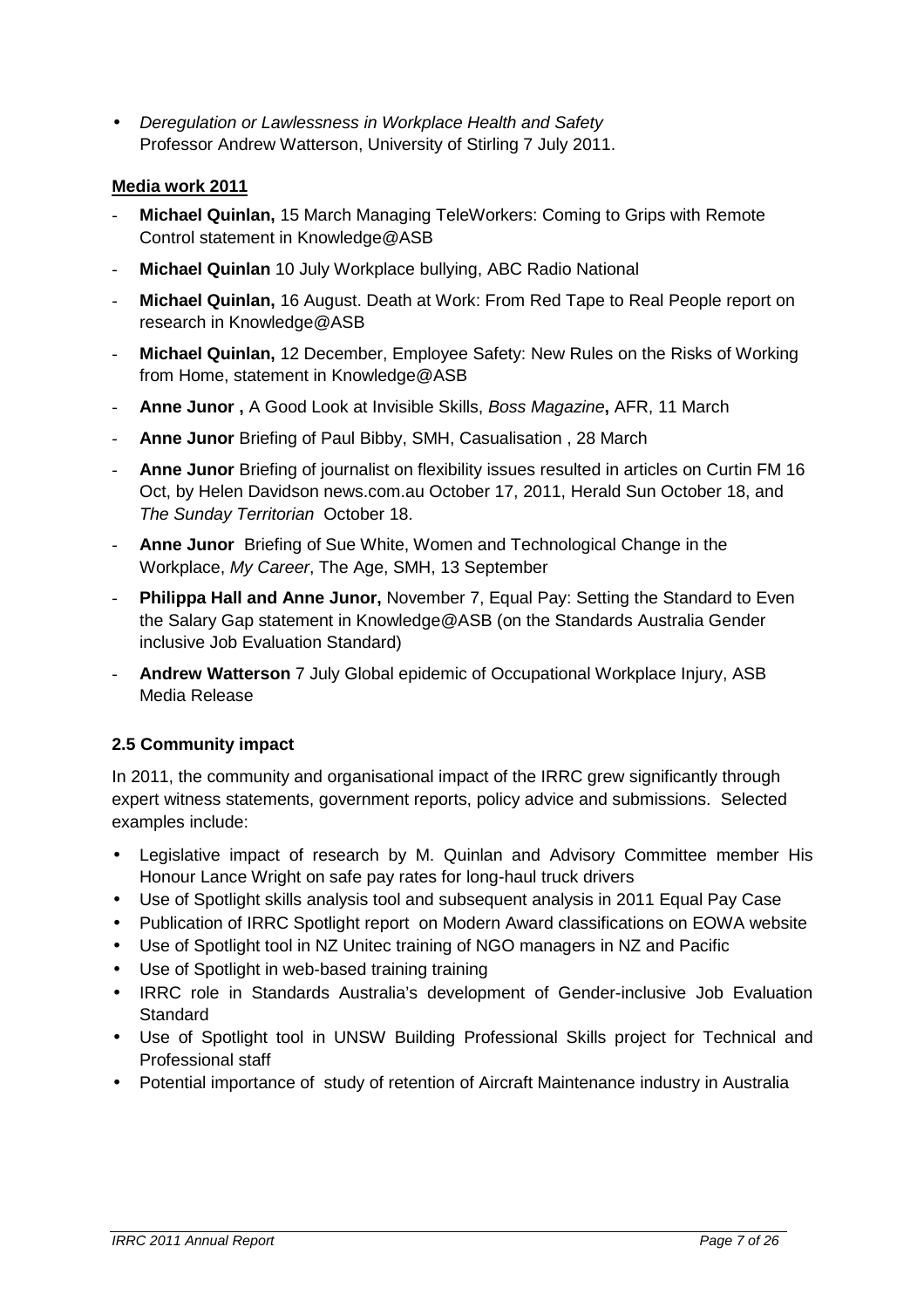#### **3. EXPLICIT LIST OF THE CENTRE'S OBJECTIVES FOR THE COMING YEAR, 2012.**

#### **The goals can be summarised under the headings of:**

- **a) Consolidation, Focus and Distinctiveness;**
- **b) Collaboration and Inclusion**
- **c) Social Impact**

#### **CONSOLIDATION**

The IRRC moved in 2012 to consolidate and clearly define its research strengths and interests. Strong progress has been made in implementation, and this will continue in 2012 as follows:

- Continue to improve the quality and impact of the Economic and Labour Relations Review, with the transition to on-line submission and commercial publication.
- Increase the number of *ELRR* issues per year from three in 2011 to four in 2012
- Increase ELRR subscriber numbers and subscription prices
- Work towards inclusion of the *ELRR* in Thompson Reuters' Social Sciences Research Index and Current Contents
- Continue to improve the content and visibility of the Centre's website and use it as an avenue for disseminating research outputs
- Further build the relationship with the ASB Media Unit, through designated IRRC media spokespeople for key issues
- Develop the collaboration with Society for Heterodox Economics
- Continue the Visiting Associates program

#### . **FOCUS**

Building on its achievements in 2011, the IRRC will continue to focus on the following research areas in 2012:

- Ongoing developments in Industrial Relations
- Safety transport including aircraft maintenance and road freight
- Flexibility and precarity including insecure and non-standard employment
- Labour market analysis and workforce development building on the aeroskills project
- CEO communication; Building professional skills
- Asia-Pacific employment relations themes especially Korea
- Skills analysis further occupations and industries eg Finance, carers
- Maximising publications out of existing grant-funded research whilst seeking new grants

#### **DISTINCTIVENESS**

In 2012 the distinctiveness of the IRRC will continue to lie in –

- Its role in publishing and building an academic journal
- Bringing together the issues of skill, safety and precarity
- Its ability to bring combined macro and micro focus to skills analysis and workforce development issues
- The application of technical expertise in skills analysis to pay and employment equity issues, through studies in a range of low-paid occupations
- Close collaboration across disciplines, eg with social policy researchers and heterodox economists

The IRRC will continue to collaborate rather than compete with research centres that have overlapping interests such as the Workplace Research Centre at Sydney University, the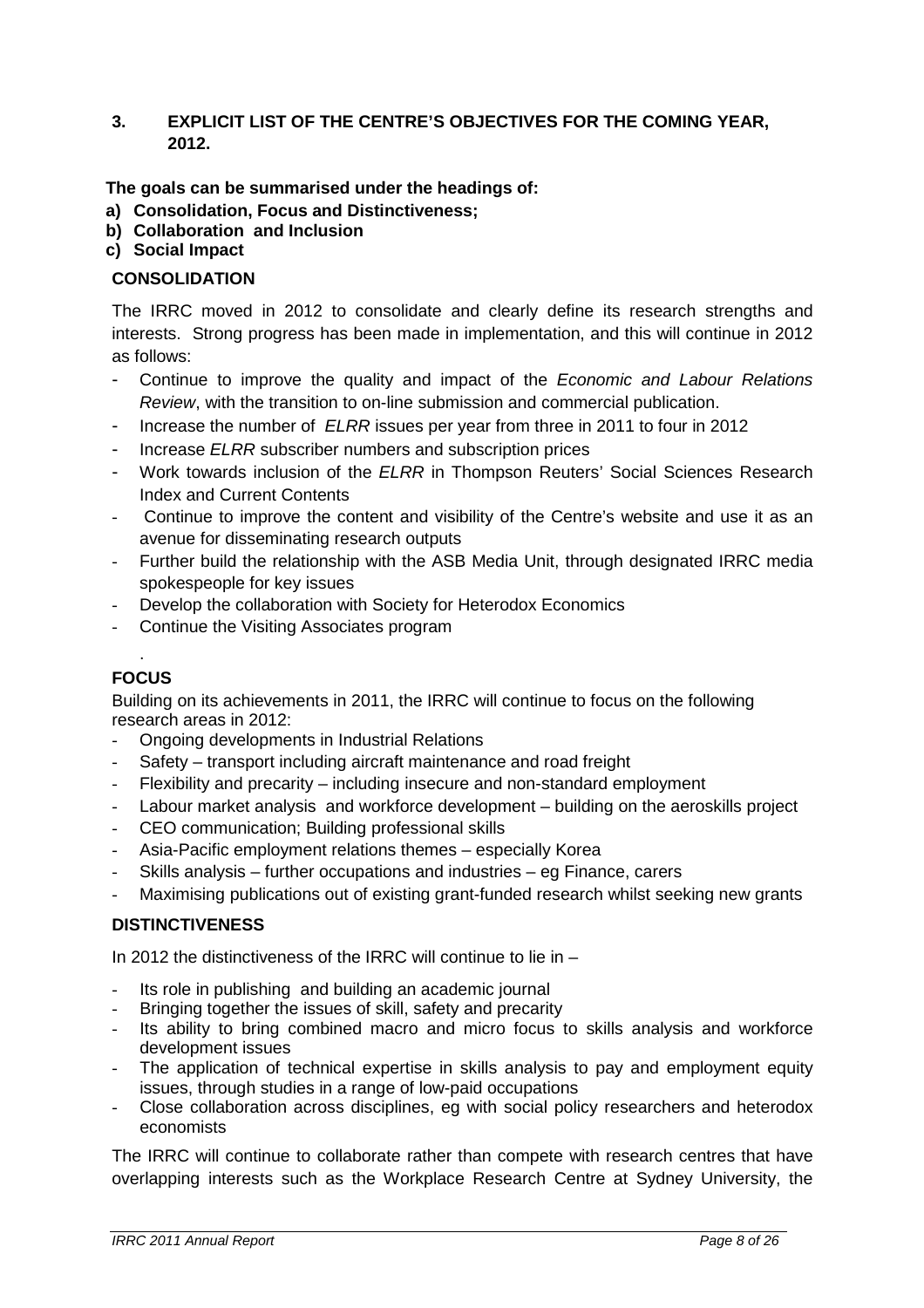Centre for Workplace Futures at Macquarie University and the Centre for Applied Social Research at RMIT. It has Associates in all these Centres, as well as links with a range of overseas research units.

#### **COLLABORATION AND INCLUSION**

#### **Internal**

- The IRRC will continue to bring Early Career Researchers into grant applications;
- The IRRC will continue to extend its focus from meso- and macro-level analysis (regulation, labour market analysis, public policy) to organisational level research (eg extending public management, professional and organizational level research).
- The IRRC will continue to build further research relationships with colleagues from the School of Management and the Korean Research Institute, by seeking to develop projects.

#### **External**

- **Collaboration with industry sponsors and partners:**
	- The IRRC will continue to seek Linkage Grants and contract research projects, working with existing partners and with Tim Harcourt and the Advisory Committee to build new partnerships and projects.
- **Collaboration with networks of external and international scholars:**

The IRRC will continue to maintain a steady flow of International Visitors under four types of arrangement:

- Short-term visits, for the purpose of giving seminar papers or collaboration on research grants or publications
- Sabbatical visits for a duration of three to nine months
- Accommodation and support for visiting research students
- Extended visiting arrangements, of one to four years' duration, for the purposes of ongoing research collaboration. This arrangement recognizes the increasingly virtual nature of collaboration and meetings, and extends web-based facilities to research partners when they are not on-site.
- Research project collaborations with scholars located overseas will continue to be developed with a view to factoring them into grant applications:
- Existing and new networks will be built on, involving collaborations with researchers in Canada (OHS and labour rights - M. Quinlan; Gender and Work – A. Junor), UK (Chinese employment relations – P. Sheldon), Korea (M. O'Donnell, P. Sheldon), UK and NZ (skill - I. Hampson, gender -C. Briar, A. Junor), US (OHS and labour rights – M. Quinlan, skill – I. Hampson).

#### **SOCIAL IMPACT**

During 2012 the Centre will continue its social impact strategy through

- expert witness statements,
- government reports,
- policy advice and submissions
- research advice to industry partners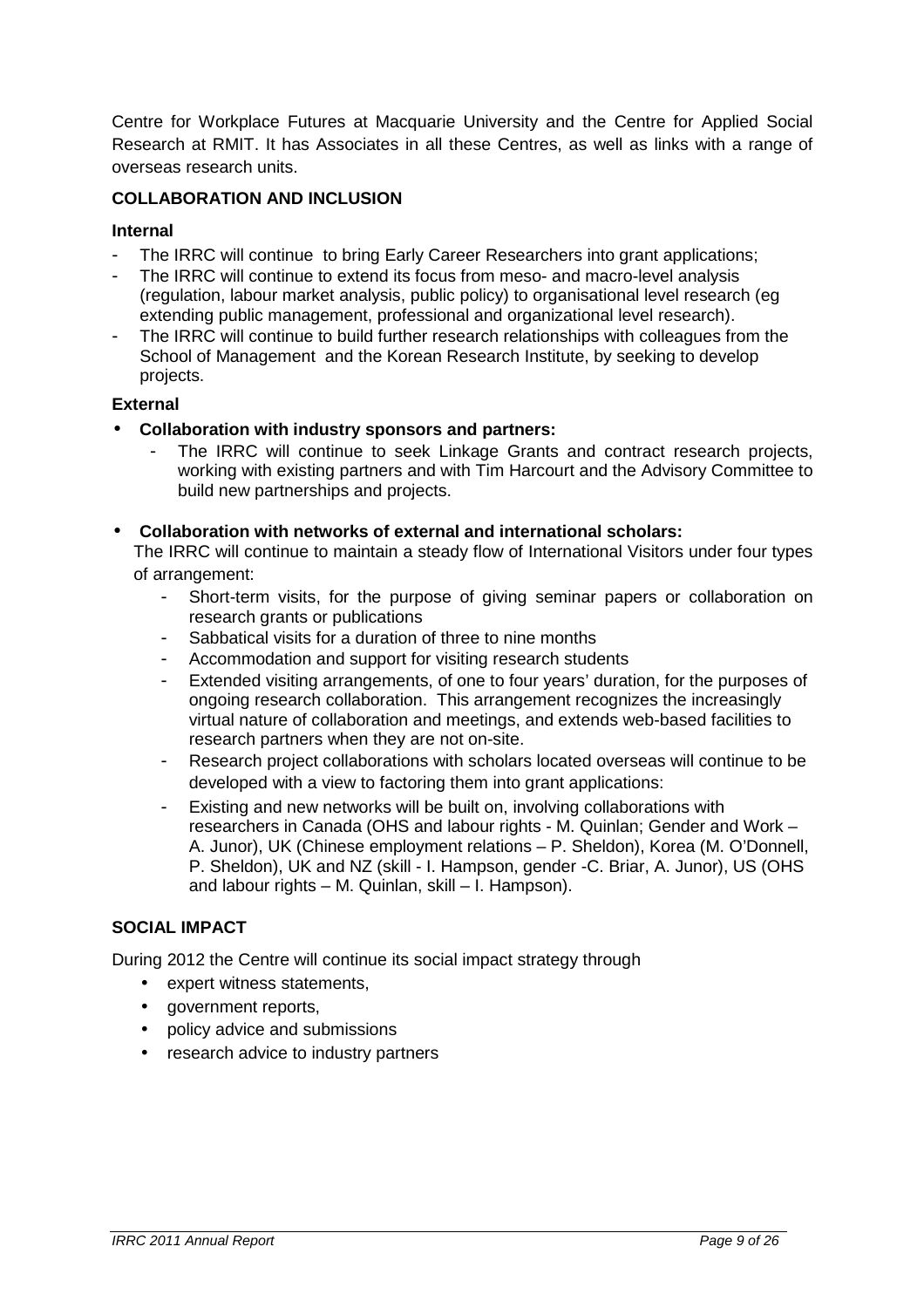#### **4. STATEMENT OF FINANCIAL PERFORMANCE CERTIFIED BY THE PRESIDING FACULTY FINANCE MANAGER.**

| <b>Industrial Relations Research Centre - IRRC</b> |                                           |              |                  |                 |
|----------------------------------------------------|-------------------------------------------|--------------|------------------|-----------------|
|                                                    |                                           |              |                  |                 |
|                                                    | <b>Statement of Financial Performance</b> |              |                  |                 |
|                                                    | for the Year Ended 31 December 2011       |              |                  |                 |
|                                                    |                                           | <b>Notes</b> | [Reporting year] | [Previous year] |
|                                                    |                                           |              | \$               | \$              |
| <b>Funds</b>                                       |                                           |              |                  |                 |
|                                                    | <b>Research Revenue</b>                   |              | 127,490.00       |                 |
|                                                    | Subscriptions                             |              | 7,080.77         |                 |
| <b>Total Funds</b>                                 |                                           |              | 134,570.77       | 112,207.34      |
| Costs                                              |                                           |              |                  |                 |
|                                                    | People Costs                              |              | 102,920.23       | 107,895.03      |
|                                                    | <b>Contract &amp; Consulting Services</b> |              | 21,161.33        |                 |
|                                                    | Repairs and Maintenance                   |              | 1,762.36         |                 |
|                                                    | Consumables                               |              | 11,111.31        | 20,602.22       |
|                                                    | Travel                                    |              | 4,827.67         |                 |
|                                                    | Marketing (ELRR)                          |              | 3,024.06         |                 |
|                                                    | Equipment                                 |              | 2,922.82         | 310.91          |
|                                                    | <b>Contract Research Ohead</b>            |              | 4,615.38         |                 |
| <b>Total Costs</b>                                 |                                           |              | 152,345.16       | 128,808.16      |
| <b>Operating result</b>                            |                                           | (1)          | $-17,774.39$     | $-16,600.82$    |
| <b>Opening Balance</b>                             |                                           | (2)          | 41,864.97        | 58,465.79       |
| <b>Closing Balance</b>                             |                                           |              | 24,090.58        | 41,864.97       |

# **NOTES**

(1) The negative operating results in 2010 and 2011 are a result of the timing of invoices and transfers, which occurred after the December financial systems shut down in mid-December. (\$33,000 in 2010 and \$52,500 in 2011)

 In 2011, there were further research fund transfers due in December that did not find their way into the financial year's accounts: Total of \$83,359

(2) Less unpaid invoices of \$370.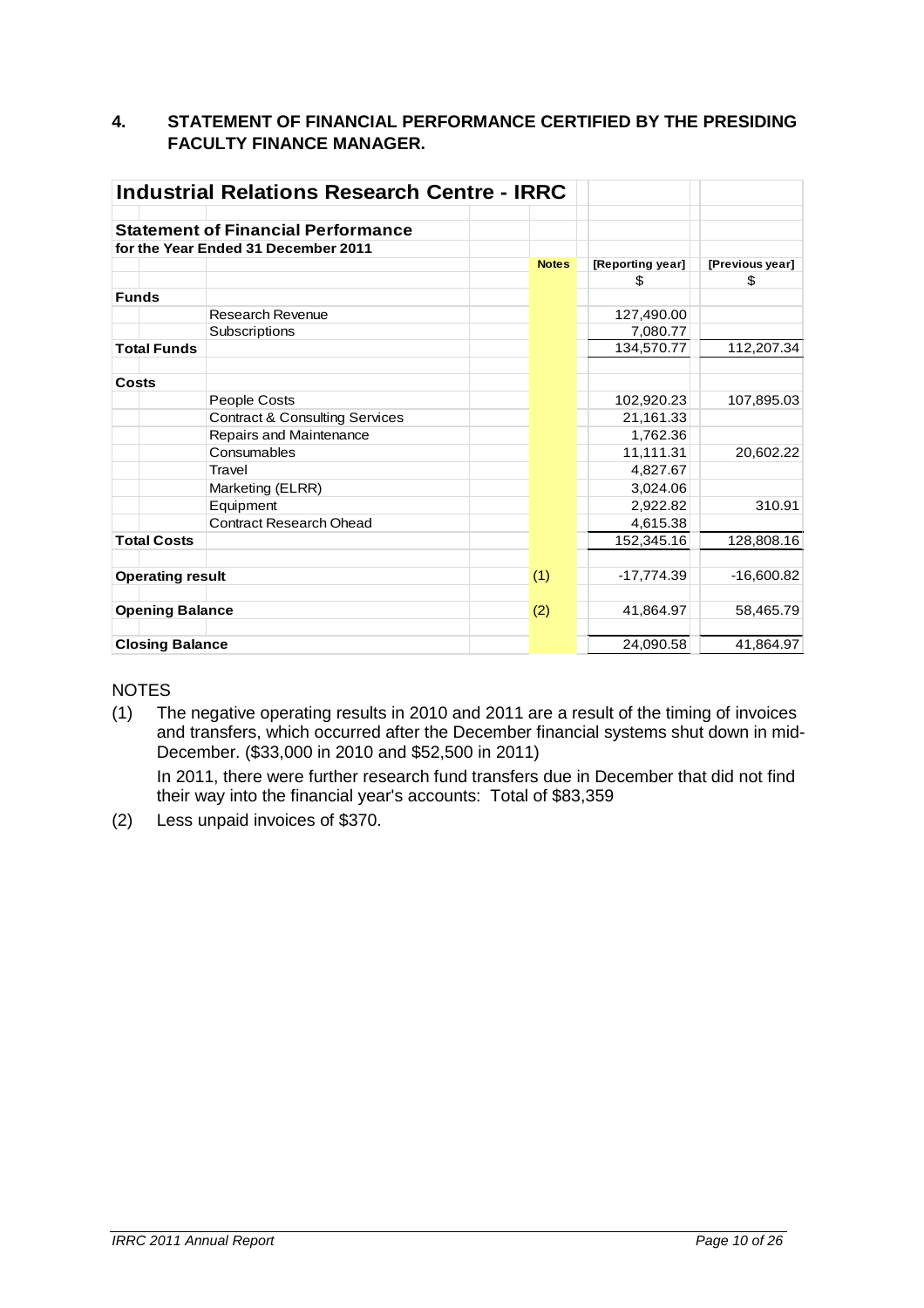**5. STATEMENT OF IN-KIND CONTRIBUTIONS INCLUDING ACADEMIC AND OTHER SALARIES, INFRASTRUCTURE AND OTHER RESOURCES PROVIDED TO THE CENTRE** 

#### **Academic and Other Salaries:**

Table 1: Estimated Value of UNSW Staff Contribution to IRRC and IRRC Contribution to UNSW

| <b>Name</b>                                                                                 | %EFT in Centre<br>- \$\$ |
|---------------------------------------------------------------------------------------------|--------------------------|
| Professor Michael Quinlan (part funded by ARC)                                              | \$31,567                 |
| Visiting Associate Professor Anne Junor                                                     | \$123,407                |
| Adjunct Professor Daryll Hull, Transport & Logistics Centre                                 | \$31,567                 |
| Professor Chris Jackson, School of Management                                               | \$700                    |
| Professor Roger Simnett                                                                     |                          |
| Associate Dean Research ASB                                                                 | \$798                    |
| Associate Professor Peter Kriesler, Economics, Centre for Applied<br>Economic Research      | \$9,256                  |
| Associate Professor Peter Sheldon, School of Management                                     | \$9,256                  |
| Associate Professor Hazel Bateman, School of Risk & Actuarial Studies                       | \$9,256                  |
| Professor Raja Junankar                                                                     | \$7,893                  |
| Mr Tim Harcourt                                                                             | \$5900                   |
| Ms Philippa Hall (funded by EDFO)                                                           | \$6000                   |
| Emeritus Professor Ralph Hall, School of Social Science and International<br><b>Studies</b> | \$3,946                  |
| Professor Ian Hampson, School of Management, (part funded by ARC and<br>EDFO)               | \$18,000                 |
| Dr Celia Briar (funded by EDFO)                                                             | \$38,000                 |
| Professor Michael Hess, Business, ADFA                                                      | \$1300                   |
| Dr Denise Faifua, Business, ADFA                                                            | \$512                    |
| Dr Douglas Fraser (funded by ARC & TALC)                                                    | \$10,015                 |
| Associate Professor Craig Freedman                                                          | \$2468                   |
| Dr Bernard Gan, School of Management                                                        | \$512                    |
| Dr Sarah Gregson, School of Management, UNSW                                                | \$4246                   |
| Dr Youngok Kim, School of Management, UNSW                                                  | \$515                    |
| Associate Professor Elisabetta Magnani, Economics                                           | \$3,085                  |
| Dr David Morgan, School of Management, UNSW                                                 | \$2578                   |
| Dr Alan Morris, Social Sciences and International Studies, UNSW                             | \$1,031                  |
| Professor Michael O'Donnell, Business, ADFA                                                 | \$4300                   |
| Ms Janice Wardrop, School of Management                                                     | \$1500                   |
| Dr Tracy Wilcox, School of Management                                                       | \$1,200                  |
| Mr Jason Antony (funded by TALC)                                                            | \$66,000                 |
| Ms Rosslyn O'Grady (funded by EDFO & EOWA)                                                  | \$15,700                 |
| Ms Margaret Wallace (funded by ASB & DF0)                                                   | \$42,504                 |
| Ms Diane Fruin (funded by EOWA)                                                             | \$6,000                  |
| Ms Terry O'Callaghan (funded by SOM)                                                        | \$2000                   |
| Ms Anna Polykarpou and Mr Lenny Li, Division of Finance and Operations                      | \$2900                   |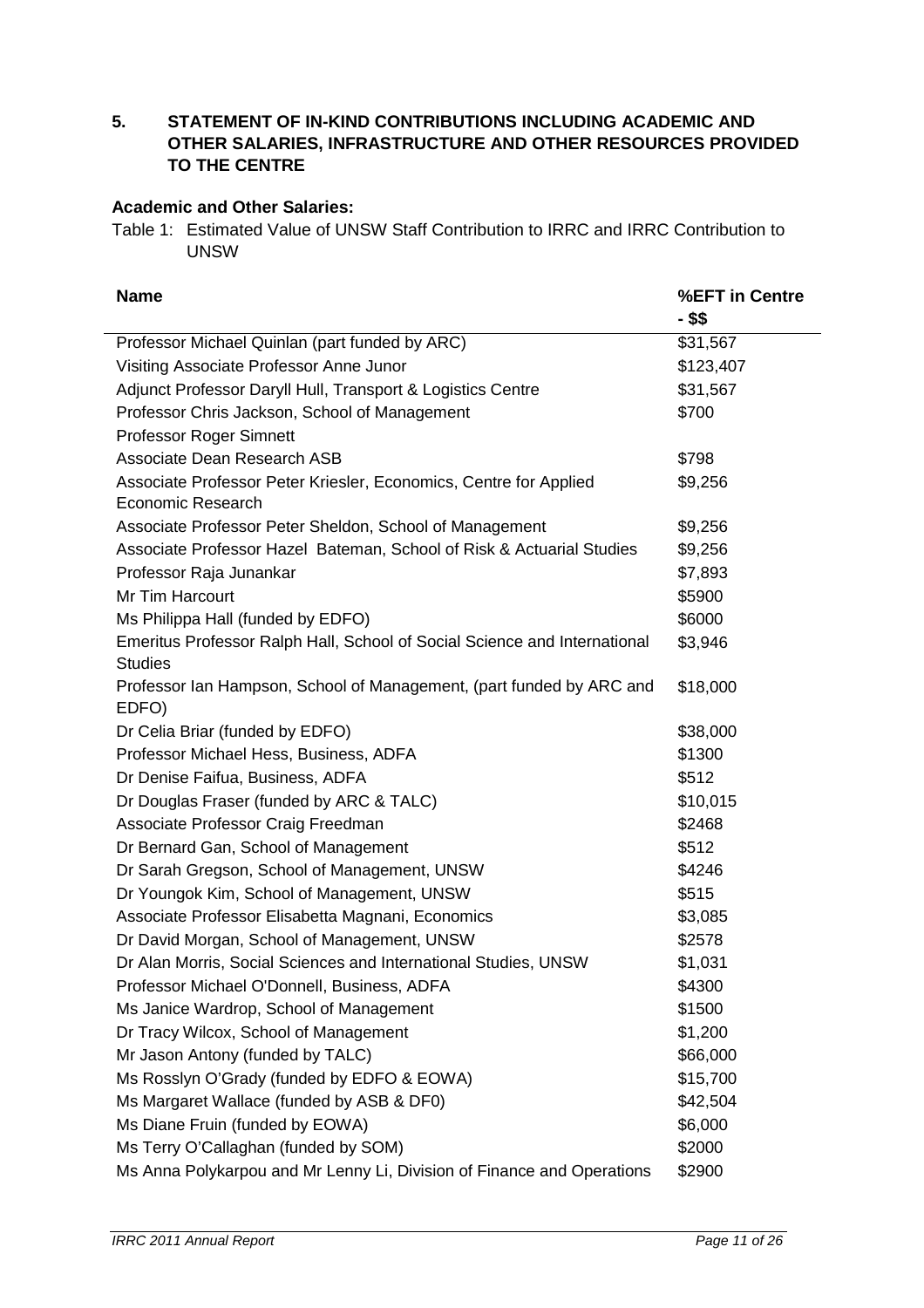Table 2 Imputed In-Kind and Grant-Funded Staffing Contributions to and by IRRC 2011, known

| <b>Source</b>                                       | <b>Contributed to IRRC</b>      | <b>Contributed by IRRC</b><br>Grant \$\$ and value of<br>voluntary work attracted |  |
|-----------------------------------------------------|---------------------------------|-----------------------------------------------------------------------------------|--|
| <b>Australian School of Business</b>                | \$29,497 (2011-March<br>2012)   |                                                                                   |  |
| School of Management UNSW                           | \$64,999 (2011-March<br>2012)   |                                                                                   |  |
| <b>Other ASB Schools</b>                            | \$21,598 (2011 - March<br>2012) |                                                                                   |  |
| <b>Other UNSW Schools</b>                           | \$1,478                         |                                                                                   |  |
| External - Transport & Logistics<br>Centre          | \$66,000                        |                                                                                   |  |
| External - EDFO                                     |                                 | \$180,949                                                                         |  |
| External – ARC and Linkage<br>Partners              |                                 | \$66,000                                                                          |  |
| External – other contracts                          |                                 | \$144,750                                                                         |  |
| Donated time – Unpaid Adjuncts                      |                                 | \$254,909                                                                         |  |
| Publications in Respubs from<br>external Associates |                                 | \$5000pa                                                                          |  |
| <b>ELRR Subscriptions</b>                           |                                 | \$7000pa                                                                          |  |
| Total                                               | \$118,192                       | \$617,341                                                                         |  |

Notes:

- (1) Refers only to portions of projects carried out in Centre (three projects are shared with Schools)
- (2) Not all allocations yet included for 2012 and beyond.
- (3) Does not include non-staffing elements of research grants and contracts

# **6. INFRASTRUCTURE AND OTHER RESOURCES PROVIDED TO THE CENTRE**

#### **6.1 Independent Facilities**

The IRRC occupies 3 rooms in the Quadrangle Building (Quad 1017A-C). These are shared by the Deputy Director, the Editorial Co-ordinator, the Admin Officer, Consultants, Research Assistants, an Adjunct Emeritus Professor and Visiting Scholars. The IRRC has a compactus housing a library of donated books in the shared open space. The co-location with the Korean Research Institute (KRI) is valuable.

#### **6.2 Shared Facilities**

Kitchen, meeting room, and printer/photocopier (jointly rented) are shared with KRI. A further meeting room with smartboard and electronic whiteboard are shared with KRI and IT@ASB. Most Associates from inside and outside UNSW, provide their own office space on or off campus.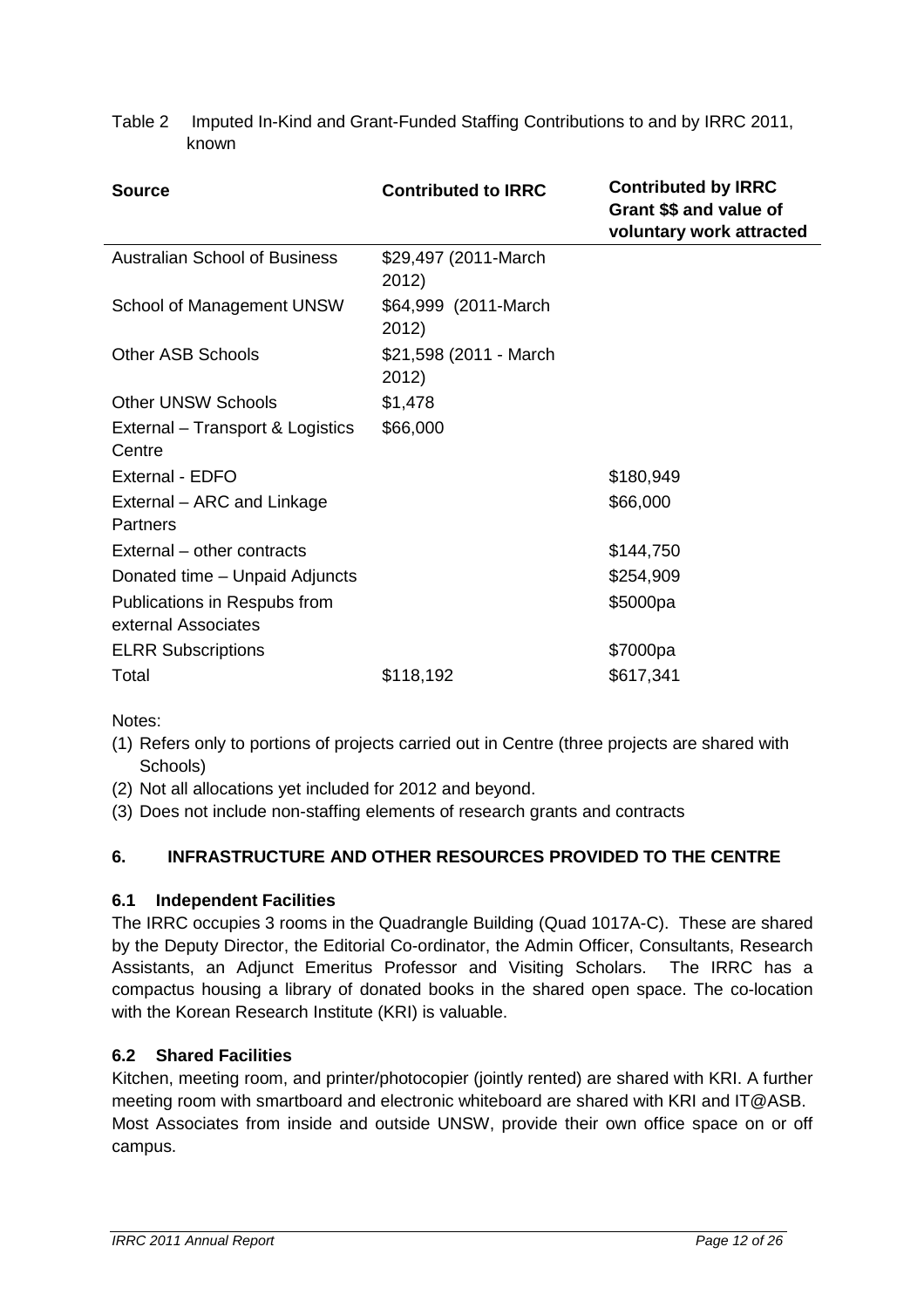- **7. DETAILS OF ANY PUBLICATIONS, RESEARCH PROJECTS, CONSULTANCIES AND OTHER SCHOLARLY ACHIEVEMENTS ASSOCIATED WITH THE CENTRE DURING 2011**
- **7.1 IRRC Publications:**

#### **The Economic And Labour Relations Review**  Co-Publisher: **Centre For Applied Economic Research**  http://www.elrr.unsw.edu.au

The Economic and Labour Relations Review is a major publishing activity of the IRRC. It is a refereed journal with a focus on contemporary issues, developments and policy-making in the fields of economics and labour relations.

- In 2011 there were three issues, an increase on previous years when two issues per year were published:
	- o Volume 22 Issue 1 (May 2011) edited by IRRC Associate Anne Junor
	- o Volume 22 Issue 2 (July 2011) Symposium edited by IRRC Associates Peter Sheldon and Michael Quinlan: Minimum Labour Standards and their Enforcement
	- o Volume 22 Issue 3 (Nov 2011) Symposium edited by IRRC Associate Hazel Bateman: Australia's tax and transfer system under review: Evaluating Harmer and **Henry**
- Most Special Issues/Symposia carry additional general articles and book reviews or review articles.
- **Abstracting, indexing and on-line publishing: the ELRR is available through:** 
	- o Scopus (full text)
	- o APAFT(Informit) (full text)
	- o Proquest ABI/INFORM (full text)
	- o Econlit (EBSCO)(full text)
	- o Ulrichsweb
	- o Gale
	- o AustLii (full text)
- During 2011, the journal has been under assessment by Thomson Reuters for inclusion in the Social Sciences Citation Index and Current Contents. The assessment will conclude in 2012.
- In 2011 substantial progress was made towards introducing the ScholarOne online manuscript processing system, and negotiations with a major international publisher were begun. These will be concluded in 2012.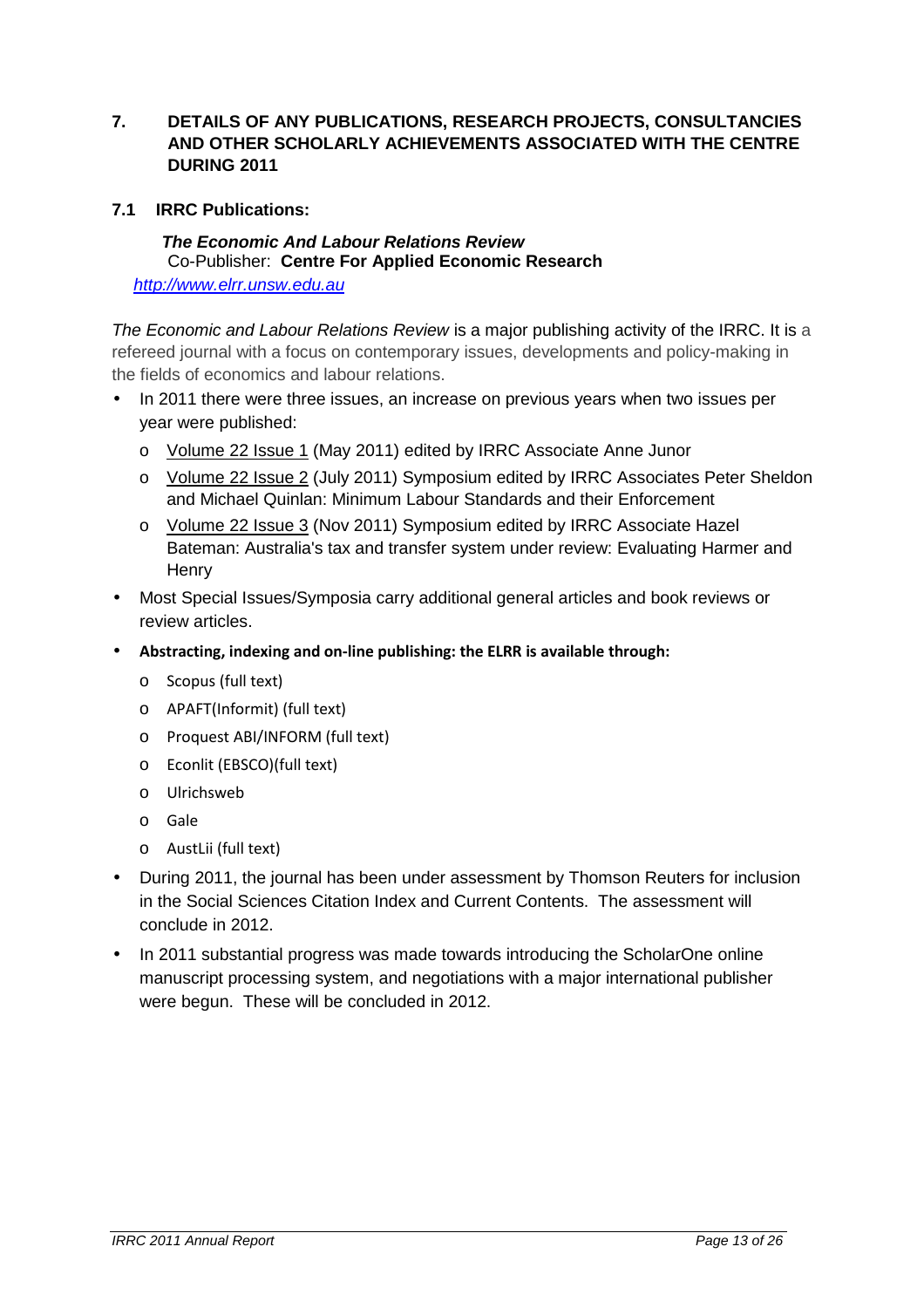# **7.2 Grants and Consultancies**

# **7.2.1 Research Grants and Contracts, continuing during 2011and beyond-**

Table 1 lists grants and contracts current in 2011, but with a longer life span than one year. Table 2 sets out

| <b>Grant/Contract</b>                                                                                                                                                                                                                                                                         | <b>Duration</b>                                                    | <b>Amount</b>                                                                                                                                                                                                                                                      | <b>Comment</b>                                                                                                                                                                                                                                                                                                                                  |
|-----------------------------------------------------------------------------------------------------------------------------------------------------------------------------------------------------------------------------------------------------------------------------------------------|--------------------------------------------------------------------|--------------------------------------------------------------------------------------------------------------------------------------------------------------------------------------------------------------------------------------------------------------------|-------------------------------------------------------------------------------------------------------------------------------------------------------------------------------------------------------------------------------------------------------------------------------------------------------------------------------------------------|
| <b>Transport and Logistics</b><br><b>Centre (TALC) Research</b><br><b>Collaboration</b>                                                                                                                                                                                                       | 2008-2012                                                          | \$60,000 pa (June 2008 to<br>June 2011 and pro rata to<br>Dec 2011.(\$52,050 in<br>2012),                                                                                                                                                                          | Funds collaborative work with<br>Professor Daryll Hull, TALCTALC,<br>and editorial work on ELRR by<br>shared staff member Jason<br>Antony                                                                                                                                                                                                       |
| <b>Building Professional</b><br><b>Skills - Division of</b><br><b>Executive Director</b><br><b>Finance and Operations,</b><br><b>UNSW</b><br>Joint IRRC/School of<br>Management                                                                                                               | Apr 2011 to<br>Mar 2013                                            | \$396,075 in 2011-12,<br>shared between School of<br>Management & IRRC<br>IRRC share is: \$111,242<br>in 2011                                                                                                                                                      | Used to release CI Junor from<br>administrative duties through<br>funding of Admin staff \$84k in<br>2011 and (88k in 2012) and<br>ScholarOne fees for ELRR                                                                                                                                                                                     |
| <b>ARC Linkage: The Future</b><br>of Aircraft Maintenance<br>in Australia: Workforce<br><b>Capability</b><br>Located in School of<br>Management but see<br>comment                                                                                                                            | May 2011-<br>Dec 2013<br>(possible<br>extension<br>to May<br>2014) | ARC contribution \$75,000<br>in 2011, \$70,000 in 2012,<br>\$80,000 in 2013<br>Partner Org.<br>Contributions:<br>\$21,130 cash and<br>\$122,739 in-kind in 2011<br>\$21,130 cash and<br>\$126,564 in-kind in 2012<br>\$8,740 cash and<br>\$123,569 in-kind in 2013 | All funds held in the School of<br>Management but the project is a<br>collaboration of the IRRC, 3<br><b>UNSW Schools and Uni of</b><br>Sydney. Initial approach was to<br>IRRC, lead CI is IRRC Director,<br>Junor has only an IRRC affiliation,<br>and 2 other CIs (Hampson &<br>Gregson) have dual School of<br>Management/IRRC affiliation. |
| <b>ARC Linkage:</b><br><b>Recognising the Skill in</b><br><b>Jobs Traditionally</b><br><b>Considered Unskilled</b><br>Located at University<br>$\circ$<br>of Ballarat<br>UNSW share lodged in<br>$\circ$<br><b>IRRC</b><br><b>Based on Spotlight</b><br>O<br>methodology<br>developed in IRRC | <b>July 2011</b><br>to<br>December<br>2014                         | Funding of approx<br>\$13,500 pa to IRRC<br>account<br>Covers 0.2 RA plus travel                                                                                                                                                                                   | IRRC Associates I. Hampson and<br>A. Junor are CIs<br>RA - D. Fraser is deployed across<br>this and Aircraft maintenance<br>project to create 0.6 position.                                                                                                                                                                                     |
| <b>Australian School of</b><br><b>Business Grants to The</b><br><b>Economic and Labour</b><br><b>Relations Review</b><br>Joint project with CAER; all<br>funds and admin currently<br>in IRRC                                                                                                 | 2011-12<br>2013-2017                                               | \$24,000 in 2010<br>$$10,000$ in 2011 -<br>allowed carry-forward of<br>other funds to 2012                                                                                                                                                                         | Initial \$25,999 grant was to<br>engage a strategic planner and<br>marketer - resulting in upgrade,<br>ScholarOne contract and potential<br>commercial publishing contract.<br>Carry-forward allowed us to partly<br>cover the salary of J. Antony<br>ELRR copy-editor and                                                                      |

**TABLE 1:Research Grants and Contracts, continuing during 2011and beyond**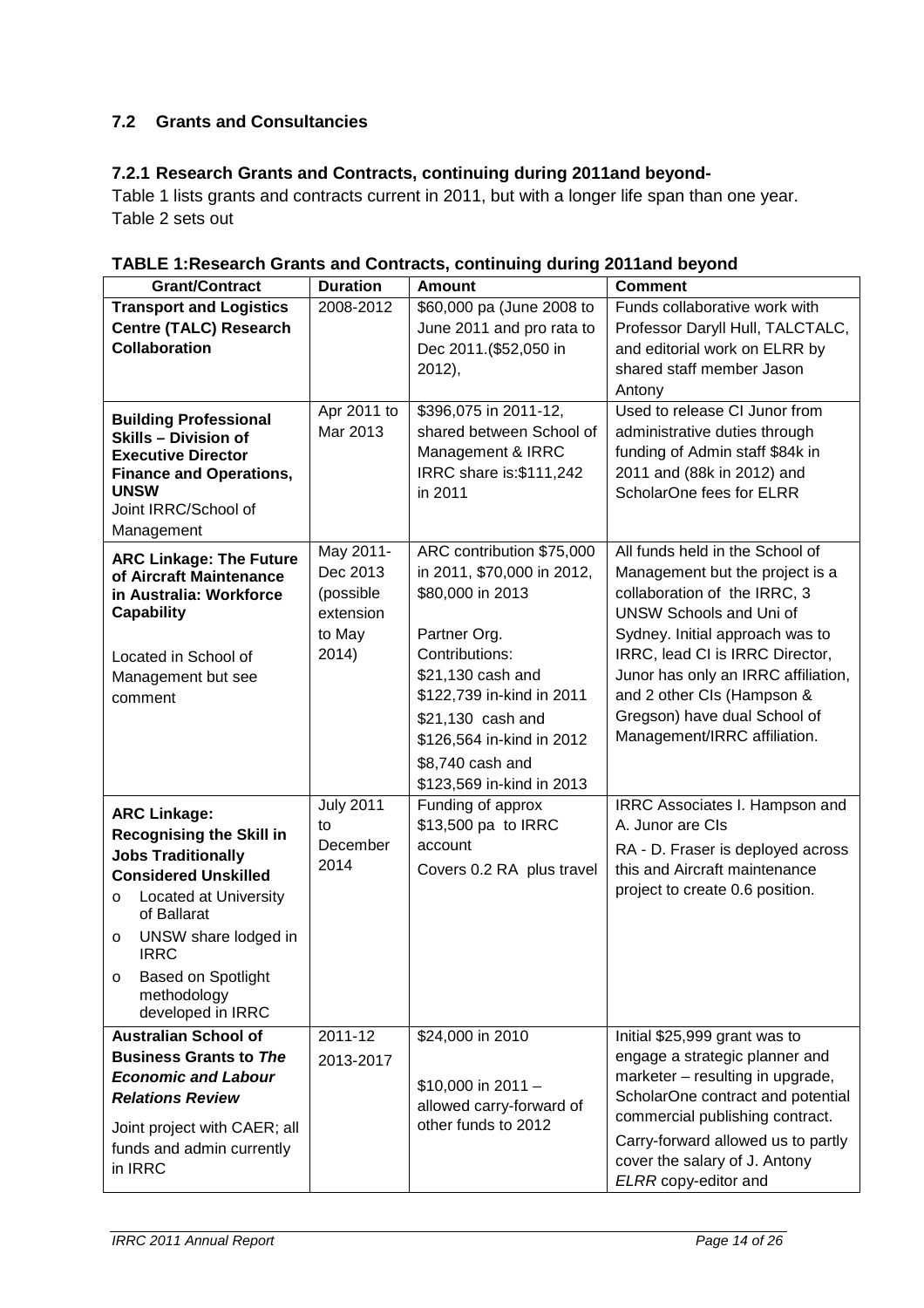|                                                                              |           |          | typesetter. Promise of £UK 8,000<br>pa 2013-2017 on completion of<br>contract with commercial<br>publisher                                                                                                                                                            |
|------------------------------------------------------------------------------|-----------|----------|-----------------------------------------------------------------------------------------------------------------------------------------------------------------------------------------------------------------------------------------------------------------------|
| <b>Judith Miller Grant</b><br>Private donor –grant<br>processed through IRRC | 2009-2012 | \$15,000 | Funded C. Briar's work to digitize<br>Spotlight tool and is still funding<br>NZCOSS to cover costs of web-<br>hosting of<br>www.spotlightworkskills.com<br>Another \$5,000 to School of<br>Management until exhausted to<br>fund Honours Scholarships in<br>diversity |

#### **A. Transport and Logistics Centre**

In 2011, TALC provided a grant valued at \$60,000 plus GST.

CIs – Professor Daryll Hull, Professor Michael Quinlan and Associate Professor Anne Junor

This grant supports:

- collaborative research in the area of transport industry workforce development. It was supplemented in 2011 with \$5,000 funding for a research project by Dr Doug Fraser
- the development of research proposals eg the Aircraft Maintenance Linkage project, in which TALC is a Partner Organisation
- research dissemination in TALC and the IRRC eg the hiring of the services of Jason Antony who in 2011 worked 20 hours a week in TALC and 10 hour a week copy-editing and typesetting The Economic and Labour Relations Review

#### **B. Building Professional Skills – Division of Executive Director Finance and Operations, UNSW**

- School of Management /IRRC project; Ian Hampson (lead CI), David Morgan, Celia Briar, Philippa Hall; Spotlight the starting point; Contract for \$396,000; Completion date March 2013.
- Funding is shared between School of Management and IRRC in following way:
	- o School: Teaching buyout of \$42,260 for 2011 carried forward and another \$21,130 committed for 2012; \$20,000 transcription services
	- o \$59,848 in each of 2011 and 2012 designated for payment of IRRC contractors Briar, Hall and Junor (last named item a balancing amount that will not be claimed personally). These amounts lodged with School to ensure arm's length oversight of account.
	- o \$85,000 in 2011 and \$88,000 in 2012 for IRRC RA/admin costs
	- o Based on Spotlight methodology
	- o In 2011, 60 interviews were conducted. Next stage is design of a set of tools and processes for building communication and organizational awareness skills.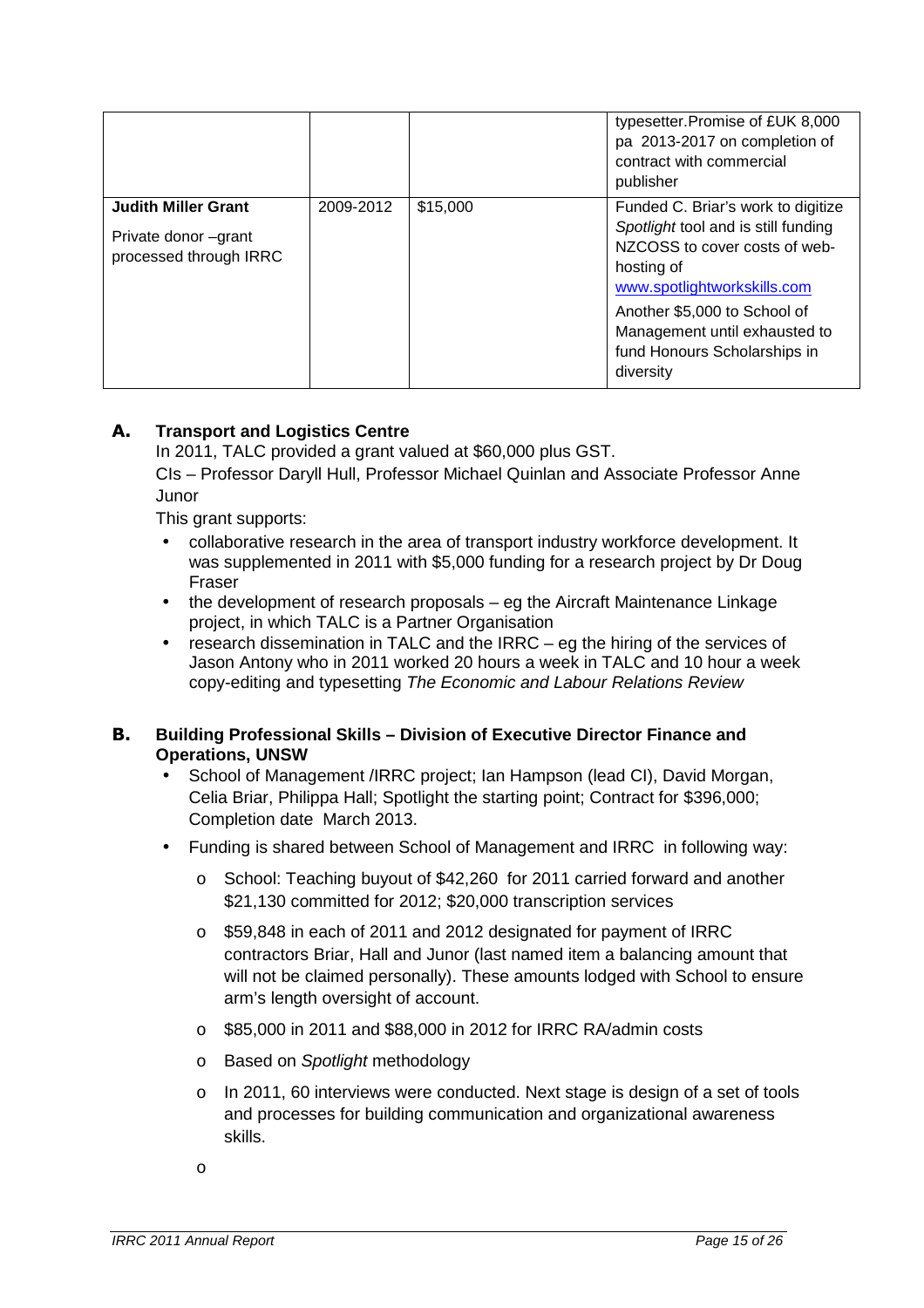#### **C. Aviation Safety and Industry Development – 2011-Dec 2013**

- ARC Linkage: The Future of Aircraft Maintenance in Australia: Workforce Capability, ARC contribution \$75,000 in 2011, \$70,000 in 2012, \$80,000 in 2013
- Lead CI M. Quinlan –IRRC Director, 3 of other 6 CIs (I. Hampson, A. Junor, S. Gregson) are IRRC members
- IRRC/Schools of Org & Mgt, Aviation & Mechanical Engineering, & Sydney **University**
- Although this grant originated in an approach to IRRC, and A. Junor from IRRC is a CI, the account is lodged with the School of Management
- Partner organisations ALAEA, AMWU, TWU, FAAA, ALC, Australian Aerospace, Association of Maintenance , Repair and Overhaul Business Organisations, Manufacturing Skills Australia, TAFE NSW.
- ARC funding covers Research Assistants
- Output in 2011 article for IJHRM (tier 1 journal) accepted (Ian Hampson, Anne Junor, Sarah Gregson).

# **D. ARC Linkage: Recognising the Skill in Jobs Traditionally Considered Unskilled**

- Located at University of Ballarat (Lead CI Prof E. Smith)
- IRRC Associates I. Hampson and A. Junor are CIs
- Partner Organisations Manufacturing Skills Australia, Service Skills Australia, United Voice
- Runs from July 2011 to December 2014
- Funding of approx \$13 p.a. to IRRC account
	- o Covers 0.2 RA (D. Fraser) plus travel
	- o Uses Spotlight methodology

#### **E. Australian School of Business Grants to The Economic and Labour Relations Review**

• \$10,000 in 2011 to help cover salary gap of RA/copy-editor/typesetter Jason Antony (TALC grant shortfall)

#### **F. Judith Miller Grant 2009-12**

- \$5,000 to School of Management until exhausted to fund Honours Scholarships in diversity management/equity
- \$15,000 to fund development and ongoing web operation of www.spotlightworkskills.com – balance of account transferred to NZCOSS to maintain website fees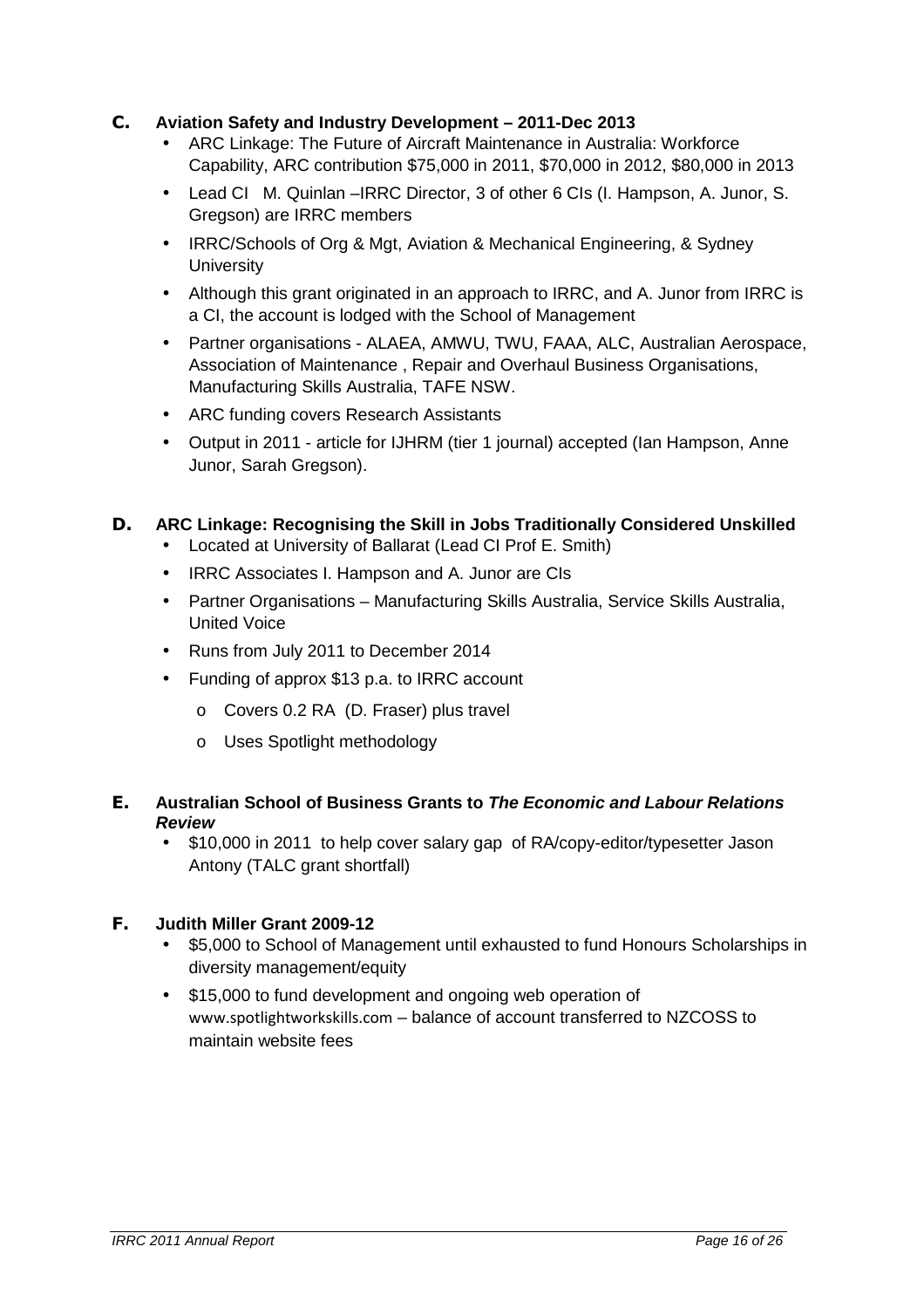# **7.2.2 IRRC- based Research Grants and Contracts completed 2011**

| <b>Grant/Contract</b>                                                                                                                                                                                                                     | <b>Duration</b>                                  | <b>Amount</b>                                                            | <b>Comment</b>                                                                                                                                                                                            |
|-------------------------------------------------------------------------------------------------------------------------------------------------------------------------------------------------------------------------------------------|--------------------------------------------------|--------------------------------------------------------------------------|-----------------------------------------------------------------------------------------------------------------------------------------------------------------------------------------------------------|
| <b>Equal Opportunity for</b><br>Women in the Workplace<br>Agency:                                                                                                                                                                         | 2011                                             | \$20,000                                                                 | Project Manager - IRRC<br>Advisory Committee member<br>P. Hall - EOWA                                                                                                                                     |
| <b>Better Description &amp;</b><br>Classification of Jobs in                                                                                                                                                                              |                                                  |                                                                          | Researchers - A. Junor, T.<br>Wilcox, D. Fruin (contractor).                                                                                                                                              |
| Awards: A Spotlight Project                                                                                                                                                                                                               |                                                  |                                                                          | \$10,000 used to fund J.<br>Antony's salary for ELRR work                                                                                                                                                 |
|                                                                                                                                                                                                                                           |                                                  |                                                                          | Pilot project, will be used to<br>approach participant<br>organisations                                                                                                                                   |
| <b>United Firefighters Union</b><br>Victoria - Job<br>Evaluation/Classification<br>Structure project                                                                                                                                      | 2011                                             | \$5000 to contractor                                                     | Anne Junor and Di Fruin<br>(contractor0 referral from<br>Workplace Research Sydney -<br>undertaken to build IRRC<br>profile as experts in this area                                                       |
| <b>Australian Services Union</b><br>- Application for Equal<br><b>Remuneration Orders</b><br>a) Expert witness statement<br>and background interviews<br>of witnesses<br>b) Analysis of Social and<br>Community Service Jobs for<br>final | a) July 2010-<br>Feb 2011<br>b) Sept-Oct<br>2011 | a) Pro bono<br>b) Payment for<br>contractor C. Briar<br>(IRRC Associate) | This work done to establish<br>reputation of IRRC in the job<br>analysis and pay equity areas<br>as well as for its intrinsic<br>importance.<br>a) Used IRRC-developed<br>Spotlight tool with 5 witnesses |
| <b>EOWA</b><br>Nomination as expert on<br>Standards Australia Working<br>Group                                                                                                                                                            | $\overline{\text{Nov}}$ 2010-Dec<br>2011         | Hourly payment -sitting<br>fees (paid outside work<br>arrangement)       | This work done to establish<br>reputation of IRRC in the job<br>analysis and pay equity areas<br>as well as for its intrinsic<br>importance.                                                              |

#### **Table 2:IRRC- based Research Grants and Contracts completed 2011**

#### **A. Equal Opportunity for Women in the Workplace Agency: Better Description & Classification of Jobs in Awards: A Spotlight Project**

- \$20,000 in 2011 based on model of asking IRRC Advisory Committee to broker research contracts
- Pilot project, produced a 200-page report; when released will be used to approach participant organisations to consider Linkage Grant application -
- Industries/occupations Finance, Clerical, Laboratory Work, Printing/binding
- Researchers A. Junor, T. Wilcox, D. Fruin (contractor)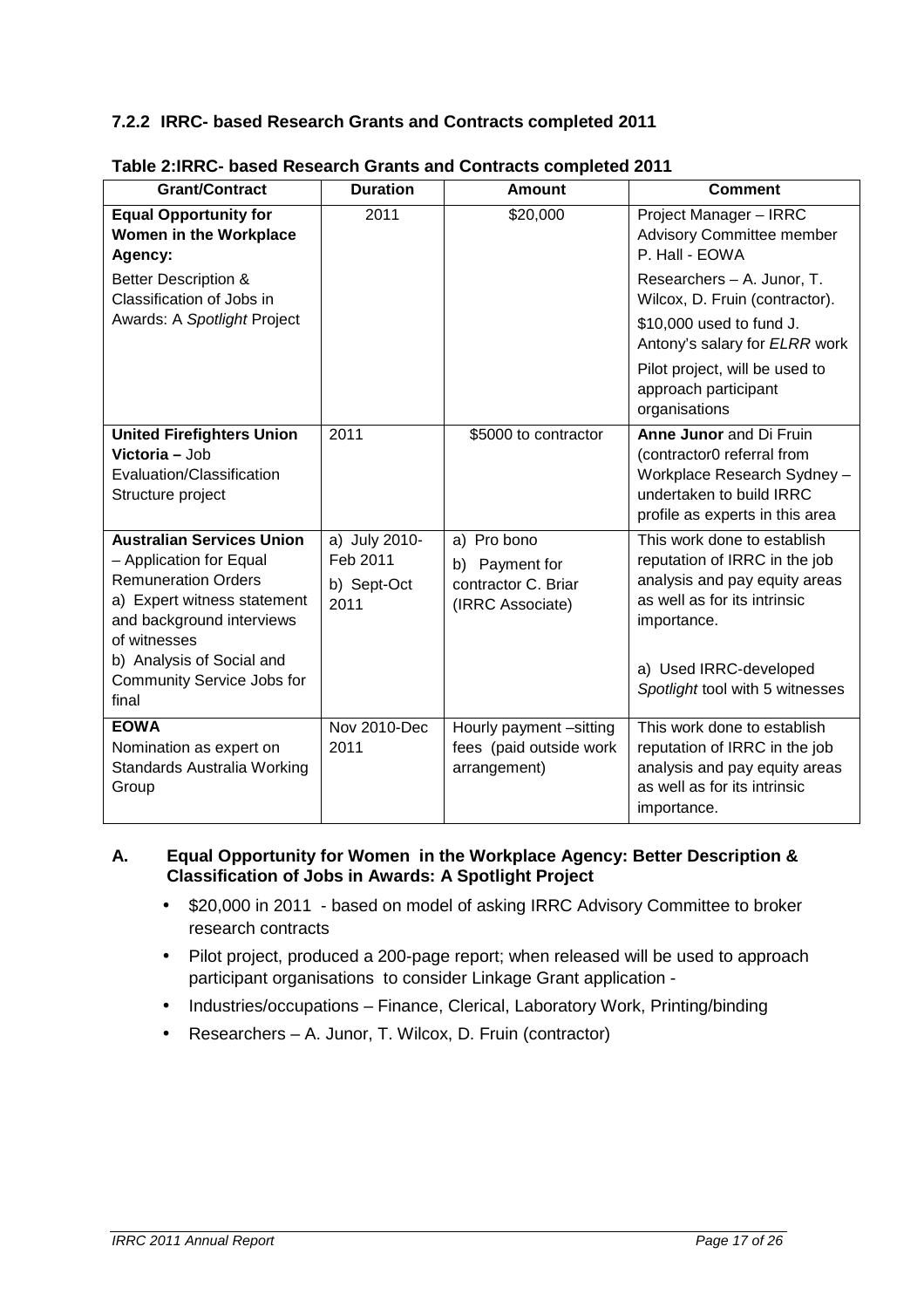#### **B. United Firefighters Union Victoria – Cost/Benefit Analysis of Adoption of Country Fire Authority Classification Structure by Metropolitan Fire Board**

- A. Junor, Di Fruin May-June 2011
	- Referral from Workplace Research Centre IRRC reputation for job analysis. Accepted for reputational reasons; partly sub-contracted to job analysis/job evaluation expert Di Fruin; completed.

#### **C. Australian Services Union – Analysis of Social and Community Service Jobs**

- Followed on from Expert Witness statement in ASU application to Fair Work Australia for Equal Remuneration Orders for Social and Community Service Workers – Spotlight analysis of
- September 2011: Celia Briar and Anne Junor conducted Job analysis interviews Modern Award Grades 2-8 and wrote a report which was included in full in the Commonwealth/ASU final submission on which the monetary estimates of genderbased undervaluation were based.

#### **D. Standards Australia - Gender-Inclusive Job Evaluation and Grading Standard 2011**

• Working Group led by IRRC Advisory Committee member and Associate Philippa Hall; IRRC Deputy Director A. Junor was a Working Group member

# **7.2.3 Grants and Projects held by IRRC Office-Bearers and Associates as part of their own research agendas but with ARC Linkage and Discovery Projects**

#### **Michael Quinlan**

Projects located at University of Sydney:

• Caring for the Carers: Occupational Health and Safety in Homecare Linkage, 2011- 2013

#### **A. Government-Commissioned Projects**

**Quinlan, M**. (2011) Report comparing mine health and safety regulation in New Zealand with other countries, Prepared for the New Zealand Department of Labour, Wellington in connection with Pike River Mine disaster.

**Quinlan, M.** (2011) Survey report reviewing evidence from high hazard incidents and matters related to regulation in underground mining, Prepared for the New Zealand Department of Labour, Wellington in connection with Pike River Mine disaster.

Quinlan, M. (2011) Analysis Report: Reviewing Evidence to Assess Whether the Conclusions & Recommendations of the 2006–2009 Mine Safety Review are Still Relevant and Changes in the Regulatory Framework the Royal Commission Might Consider, Prepared for the New Zealand Department of Labour, Wellington in connection with Pike River Mine disaster.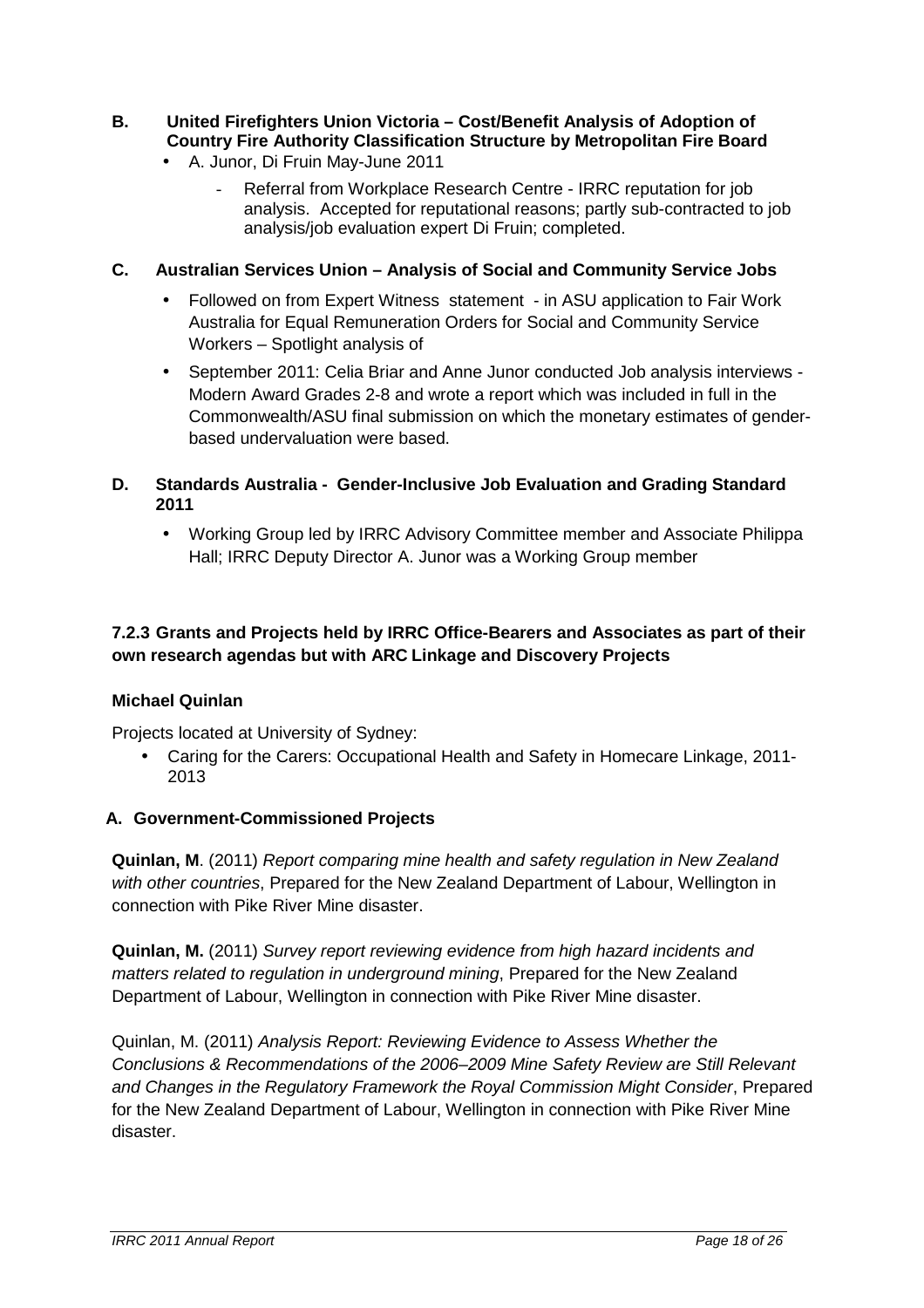# **7.3 Other Scholarly Achievements**

#### **Books and reports by IRRC members/associates**

- IRRC (2011a) (Junor, A. and Fruin, D. Authors) Proposed Transition to CFA Classification Structure: MFESB Administrative and Operational Support Staff Agreement, Report to United Firefighters Union, Victoria (23 pages).
- IRRC Junor, A. and Briar, C (2011) Community Sector Work: Proportion of Client Based Care by Job Grade, Prepared for Australian Services Union, 25 September (33 pages) - Included in full in Final Commonwealth/ASU Submission to Fair Work Australia – Application for Equal Remuneration Orders. http://www.fwa.gov.au/sites/remuneration/submissions/jointSubRemedy\_17-nov-2011.pdf
- IRRC Junor, A., Wilcox, T. and Fruin, D, (2011) Better Description and Classification of Jobs in Awards: A Spotlight Project, Report Prepared for the Equal Opportunity for Women in the Workplace Agency, Sydney, December (219 pages) http://www.asb.unsw.edu.au/research/industrialrelationsresearchcentre/Documents/E OWA-Final-Report-Modern-Awards.pdf

#### **See also below in Publications by Individuals**

M. Quinlan - 3 major reports including Pike River Mine Disaster.

#### **Expert submissions**

Cross examination – A. Junor, in Australian Services Union application for Equal Remuneration Orders. http://www.fwa.gov.au/sites/remuneration/transcripts/310111C20103131.pdf

#### **See also below in Publications by Individuals**

M. Quinlan, Submission on long haul trucking safe rates

#### **Research based practitioner tools**

Briar, C. and Junor, A**.** www.spotlightworkskills.com **-** Web-based New Zealand and International versions of the Spotlight toolkit, funded by a Judith Miller Memorial grant to the IRRC.

#### **SSRN eLIBRARY** - **UNSW: INDUSTRIAL RELATIONS RESEARCH CENTRE SERIES**

#### **A Multiple Climate Approach to Understanding Business Unit Effectiveness**

Human Relations, Vol. 63, No. 11, pp. 1771-1806, 2010, UNSW Australian School of Business Research Paper No. 2011-IRRC-06 Judi MacCormick and Sharon K. Parker University of New South Wales (UNSW) and University of Western Australia Date Posted: June 25, 2011 Accepted Paper Series **21** downloads **A Freight Logistics Strategy for the State of NSW** UNSW Australian School of Business Research Paper No. 2011-IRRC-02

Daryll Hull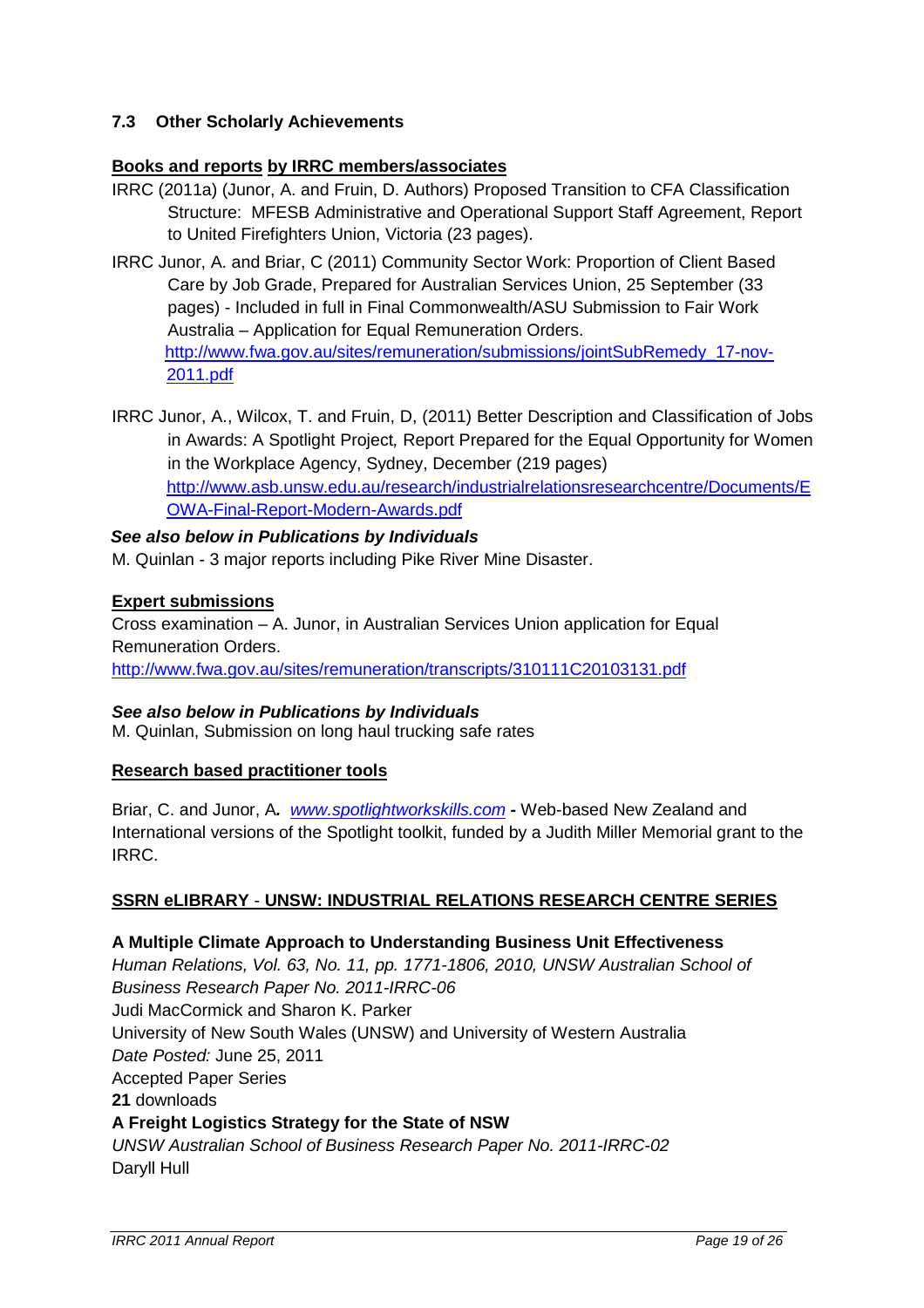The Transport and Logistics Centre, The Industrial Relations Research Centre, University of New South Wales, Australia Date Posted: March 19, 2011 Working Paper Series **42** downloads **A Targeted National Maritime Training Strategy** UNSW Australian School of Business Research Paper No. 2011-IRRC-03 Daryll Hull The Transport and Logistics Centre, The Industrial Relations Research Centre, University of New South Wales, Australia Date Posted: March 19, 2011 Working Paper Series **14** downloads **Workforce Development Needs in the Australian Transport Industry: An Overview of the Evidence** UNSW Australian School of Business Research Paper No. 2011-IRRC-04 Doug Fraser School of Business, Australian Defence Force Academy Date Posted: March 28, 2011 Working Paper Series **10** downloads **Recognising the Skills of Experience in Segmented Labour Markets: Prospects for Personal Carers and Road Transport Drivers?** UNSW Australian School of Business Research Paper No. 2011 IRRC 05 Anne Junor , Ian Hampson , Mary Gatta and Lucy Taksa Industrial Relations Research Centre, University of New South Wales , University of New South Wales (UNSW) - School of Organisation and Management , Rutgers, The State University of New Jersey - Rutgers Business School at Newark & New Brunswick and affiliation not provided to SSRN Date Posted: April 27, 2011 Working Paper Series **20** downloads S**egmented Skilling: Static and Dynamic 'New Economy' Skills** UNSW Australian School of Business Research Paper No. 2011-IRRC-07 Doug Fraser, Anne Junor and Ian Hampson School of Business, Australian Defence Force Academy , Industrial Relations Research Centre, University of New South Wales and University of New South Wales (UNSW) - School of Organisation and Management Date Posted: August 31, 2011 Working Paper Series **24** downloads

# **PUBLICATIONS BY INDIVIDUAL IRRC ASSOCIATES 2011**

#### **All IRRC Associates in bold**

**Books**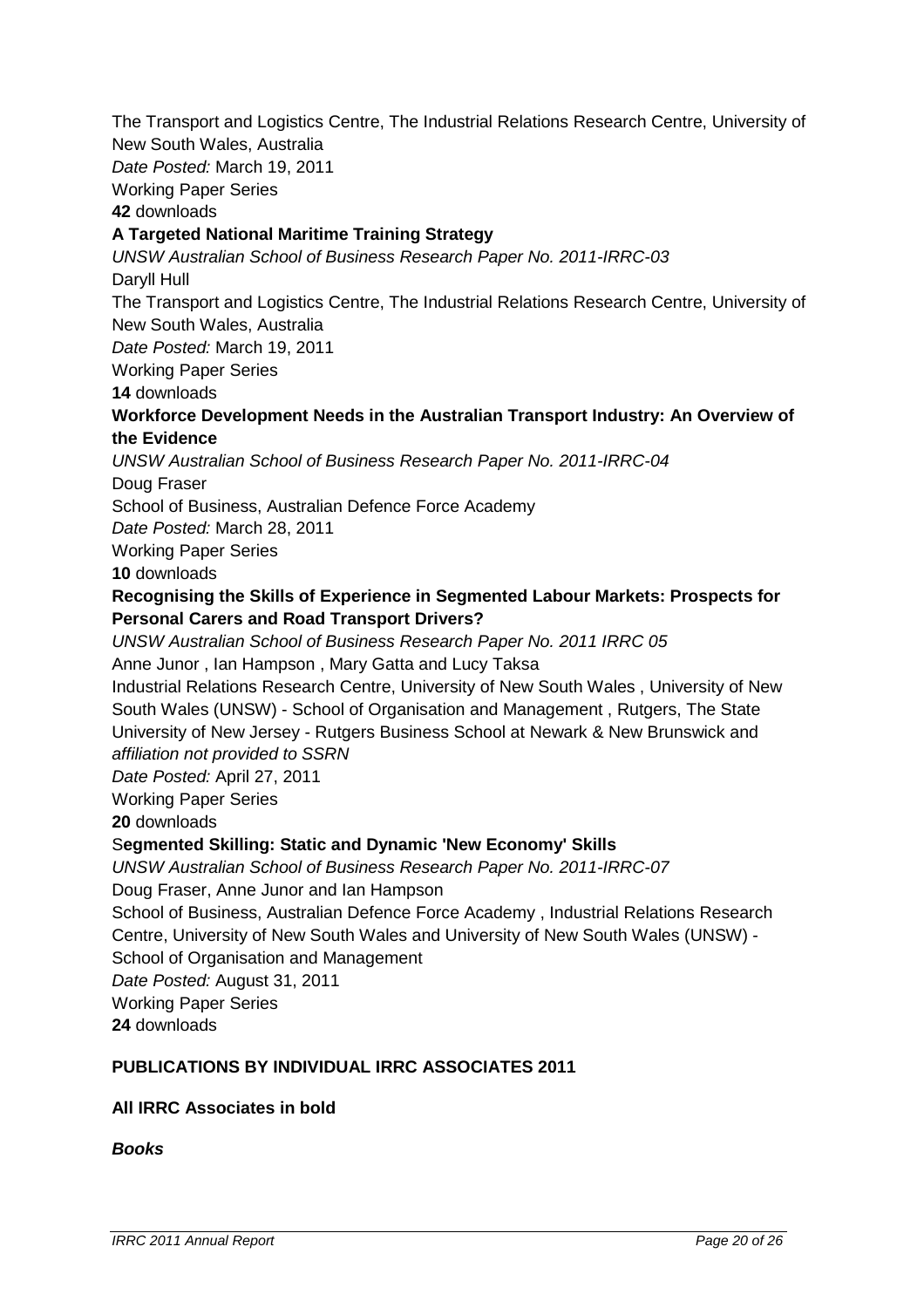**\*Fairbrother, P**., O'Brien. J., **Junor, A., O'Donnell, M**. and Williams, G. (2011) Unions and Globalization: Governments, Management, and the State at Work, Routledge, London

### **Edited Book**

**Sheldon, P, Kim, S**, Li, Y & Warner, M., eds, 2011, China's Changing Workplace: Dynamism, diversity and disparity, 1, Routledge, London. **(Royalties donated to IRRC)**

### **Book Chapters**

- **Quinlan, M**. (2011), We've been down this road before: Vulnerable work and occupational health in historical perspective, in Sargeant, M. & Giovanne, M. eds. Vulnerable Workers: Safety, Well-being and Precarious Work, Gower, Farnham Surrey, 21-56.
- **Kriesler,P (2011)** "The influence of Michal Kalecki on Joan Robinson's approach to economics" with Harcourt, G.C. Microeconomics, Macroeconomics and Economic Policy: Essays in Honour of Malcolm Sawyer, Arestis, P. (ed) Palgrave Macmillan, 2011, Houndsmill ISBN 978-0-230-29019-8 pp. 153-169
- **Krielser, P. (2011)** "Post-Keynesian Economics" in Readings in Political Economy: Economics as a Social Science, third edition Argyrous, G. and Stilwell, F. (eds)., January 2011 Tilde University Press Ltd., pp. 186-190 ISBN978 0 7346 1143 7
- Li, Y & **Sheldon, P,** 2011, 'Skills shortages: Where labour supply problems meet employee poaching', in Peter Sheldon, Sunghoon Kim, Yiqiong Li and Malcolm Warner (ed.), China's Changing Workplace: Dynamism, diversity and disparity, edn. 1, Routledge, London, pp. 129 - 143
- **Sheldon, P, Kim, S**, Li, Y & Warner, M., 2011, 'Introduction', in Peter Sheldon, Sunghoon Kim, Yiqiong Li and Malcolm Warner (ed.), China's Changing Workplace: Dynamism, diversity and disparity, edn. 1, Routledge, London, pp. 1 - 17
- Chang-hee, L, **Sheldon, P** & Li, Y, 2011, 'Employer Coordination and Employer Associations', in Peter Sheldon, Sunghoon Kim, Yiqiong Li and Malcolm Warner (ed.), China's Changing Workplace: Dynamism, diversity and disparity, edn. 1, Routledge, London, pp. 301 - 320
- Li, Y, **Sheldon, P** and **Morgan, DE**, 2011, 'Local Labour Markets', in Peter Sheldon, Sunghoon Kim, Yiqiong Li and Malcolm Warner (ed.), China's Changing Workplace: Dynamism, diversity and disparity, edn. 1, Routledge, London, pp. 93 - 110
- Li, Y, **Sheldon, P** & Sun, J, 2011, 'Education, training and skills', in Peter Sheldon, Sunghoon Kim, Yiqiong Li and Malcolm Warner (ed.), China's Changing Workplace: Dynamism, diversity and disparity, edn. 1, Routledge, London, pp. 111 - 128
- **Wilcox, T.** (2011) 'Embedded moral agency: a MacIntyrean perspective on the HR professional's dilemma' S. Mckenzie, H. Harris, & G. Wijesinghe (eds) The Heart of the Good Institution: Virtue Ethics as a Framework for Responsible Management, Springer, forthcoming

#### **Refereed Journal Articles**

- **Quinlan, M.** & **Sheldon, P**. (2011) The enforcement of minimum labour standards in an era of neo-liberal globalisation: An overview, Economic and Labour Relations Review, 22(2):5-32.
- **\*O'Donnell, M**., O'Brien, J**.** and **Junor, A**. (2011) 'New public management and employment relations in the public services of Australia and New Zealand', International Journal of Human Resource Management 22(11), 2367-2383.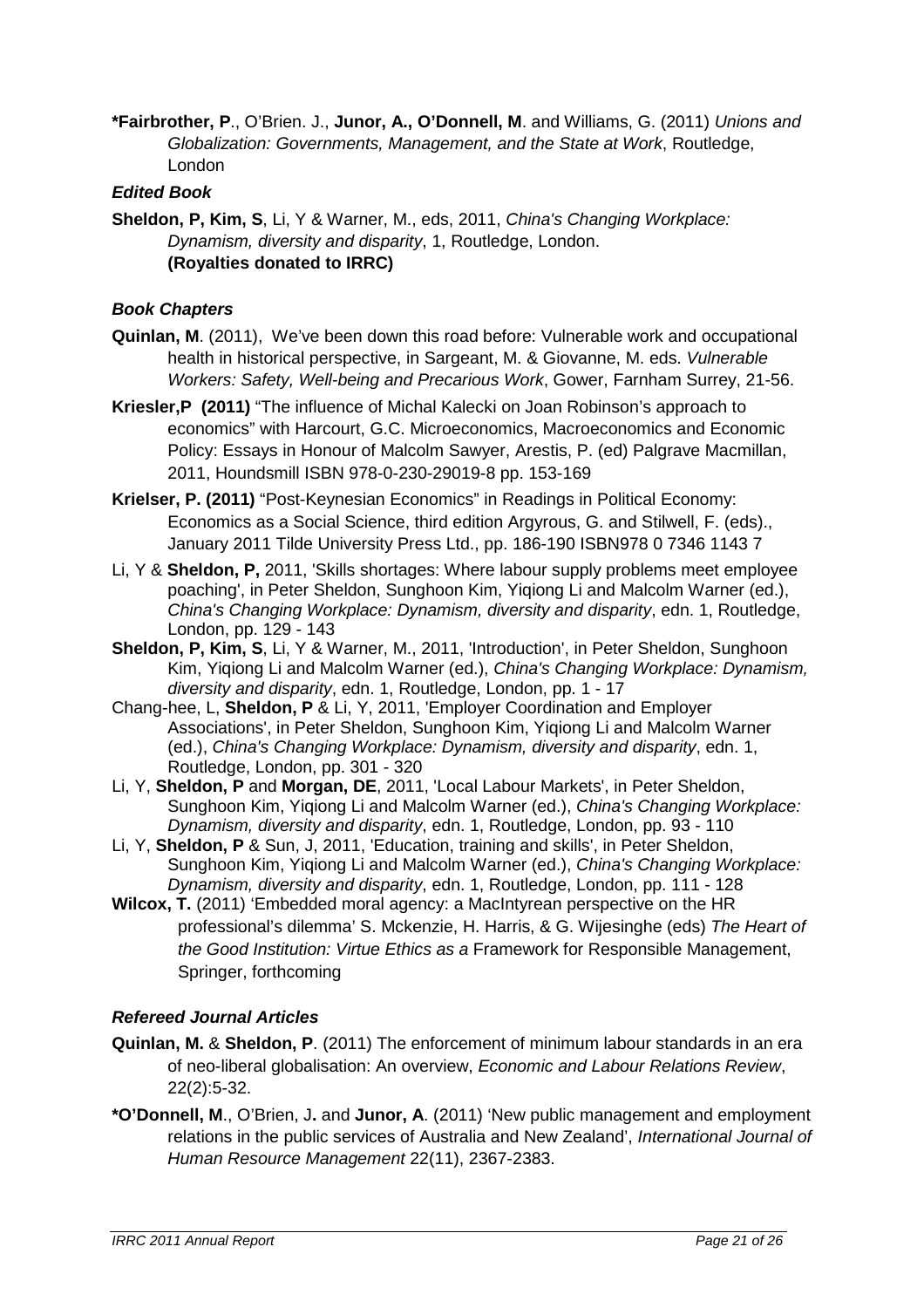- \***Ian Hampson, Anne Junor** and **Sarah Gregson (2011/2012**) 'Missing in action: Aircraft maintenance in the recent 'HRM in the airlines' literature. International Journal of Human Resource Management, firstview **DOI:** 10.1080/09585192.2011.633278.
- Nevile, JW and **Kriesler, P.** 'Why Keynesian Policy Was More Successful in the Fifties and Sixties than in the Last Twenty Years' Economic and Labour Relations Review, Vol. 22, No. 1, May 2011: 1-16.
- **Kriesler, P**. (2011) "The enduring importance of *The General Theory*" with Harcourt, G.C. *Review of Political Economy*, Volume 23, Number 4, , October 2011. ISSN: 1465- 3982 pp. 503-520
- **Kriesler, P.** (2011) "The global financial crisis and the right to a decent job" with Nevile, J. *The Australian Journal of Human Rights* Volume 16 No. 2 2011 ISSN 1323 238X pp.  $1 - 26$
- **Thornthwaite, LF** & **Sheldon, P**, 2011, 'Fair Work Australia: Employer Association Policies, Industrial Law and the Changing Role of the Tribunal', Journal of Industrial Relations, vol. 53, no. 5, pp. 616 - 631, 10.1177/0022185611419611
- **Sheldon, P** & **Thornthwaite, LF**, 2011, 'The State, Labour and the Writing of Australian Labour History', Labour History, vol. 100, no. 1, pp. 83 - 104
- Faifua, DE, 2011, 'Moral Judgment and Group Formation: Multilevel and multimodal analyses', International Journal of Interdisciplinary Social Sciences, vol. 6, no. 5, pp. 227 - 238
- **Fitzgerald, Louise**. (2011) Responses by Teachers and Their Unions to Changing Work Economic and Labour Relations Review, Vol. 22, No. 1: 115-129.
- Capezio, A., Shields, J. and **O'Donnell, M.** (2011) 'Too Good to be True: Board Structural Independence as a Moderator of CEO Pay-for-Firm Performance', Journal of Management Studies, 48 (3): 487-513.
- **\*O'Donnell, M**., Glennie, M., O'Keefe, P. and Kwon, S. (2011) 'Privatisation and 'Light-Handed' Regulation of Sydney Airport', Economic and Labour Relations Review, 22 (1): 65-80.

# **Full Conference Papers**

- **\*Fraser, D., Junor, A**. and **Hampson, I. (2011)** Segmented skilling: Static and dynamic 'new economy' skills, Paper Presented at Education and Training, Skills and the Labour Market, 32nd Conference of the International Conference of the International Working Party on Labour Market Segmentation, Bamberg, 11-13 July.
- **\* David E. Morgan, Ian Hampson** and **Anne Junor** Searching for the Skills of Professionals, Paper Prepared for Symposium on New Developments in the Sociology of Work & Organisations, Australian School of Business, UNSW, 14-15 July 2011.
- **Faifua, DE,** 2011, 'Measuring the Success of Tenured Female Academics', in Equality Diversity and inclusion Conference, presented at Equality, Diversity and Inclusion Conference, Auckland, New Zealand, 7-8 February 2011
- Vosikata, S & **Faifua, DE**, 2011, 'HR selection distortions: A theoretical framework for the Fiji Public Service', in , presented at Multinational Conference on Improving the Quality of Public Services, Moscow, June 2011,

http://www.umdcipe.org/conferences/Moscow/MoscowMain.html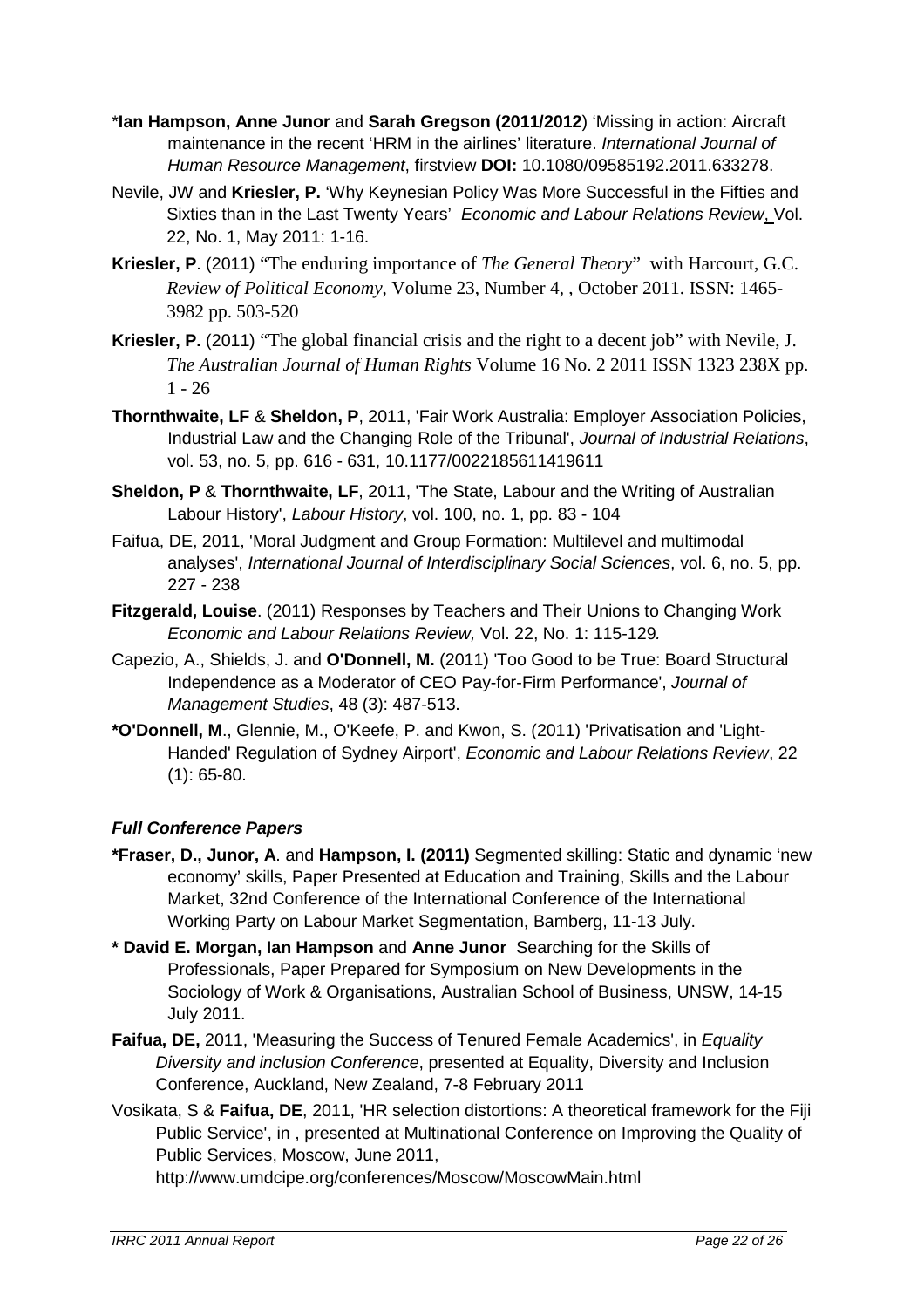- **Faifua, DE**, 2011, 'The Social Function of Moral Cognitive Reasoning in the Formation of Groups', in 6th International Conference on Interdisciplinary Social Sciences, presented at 6th Interdisciplinary Social Sciences Conference, New Orleans, July 11- 13 2011
- **Denise Faifua,** Hemming, J & Dr David Meacheam, 2011, 'Feminist Reflexive Writing', in 7th International Critical Management Studies Conference, Critical Management Studies, Naples, presented at 7th International Critical Management Studies Conference, Naples, July 11-13, http://www.organizzazione.unina.it/cms7/proceedings.php
- **Faifua, DE**, 2011, 'Moral Judgement and Group Formation: The role of spontaneous inferences and embodied moral cognition', in 2011 Academy of Management Annual Meeting, San Antonio Texas, presented at Academy of Management Annual Meeting, San Antonia Texas, Aug 12-16
- **Faifua, DE**, 2011, 'Sociology of group studies of equity and diversity management in university situation settings', in Equality Diversity and inclusion Conference, presented at Equality, Diversity and Inclusion Conference, Auckland, New Zealand, 7-8 February 2011
- **Wilcox**,T. (2011) 'Getting the Numbers: A Critical Realist Account of Institutional Politics'; 7th International Critical Management Studies Conference, University of Naples Federico II, Naples July 11th-13th, 2011
- Buchan J. & **Wilcox T**. (2011)'Preparing doctoral candidates for a future in academe: exploring the benefits of publishing during candidature'; Annual Meeting of the Canadian Association of Law Teachers (CALT), Fredericton, New Brunswick May 31 - June 1).
- **\*Junor, A. (2011**) Gaining Recognition for the Skills of Experience: Low-Paid Care Work, Panel Session, Conference on Equity, Diversity And Inclusion In The Workplace: Assessing Progress, Issues and Gaps, Macquarie University, 22 September**.**
- **\*Junor, A; (2011)** Valuing Elder Care Work: A Microsociological and IR Perspective, Panel Session, Valuing Care Work for an Ageing Population, International Association for Feminist Economics, Society of Heterodox Economists, Sydney, 5 December 2011
- **Wilcox, TP, Wardrop, JE & Sheldon, P,** 2011, 'Tearing down the silos: legitimating business ethics education', in , presented at Australasian Business Ethics Network ABEN 2011 Conference, Auckland, New Zealand, 2-3 December, 2011
- Thornthwaite, L. (2011) Work-family balance and employee's working time preferences, Panel Session, Conference on Equity, Diversity and Inclusion InThe Workplace: Assessing Progress, Issues and Gaps, Macquarie University, 22 September.

# **Unpublished Research Reports/Government Submissions and Expert Evidence to Courts**

- **Quinlan, M**. (2011) Report comparing mine health and safety regulation in New Zealand with other countries. Prepared for the New Zealand Department of Labour, Wellington in connection with Pike River Mine disaster.
- **Quinlan, M**. (2011) Survey report reviewing evidence from high hazard incidents and matters related to regulation in underground mining. Prepared for the New Zealand Department of Labour, Wellington in connection with Pike River Mine disaster.
- **Quinlan, M.** (2011)Submission to Standing Committee on Infrastructure and Communication with regard to the Inquiry into the Road Safety Remuneration Bill 2011 and Road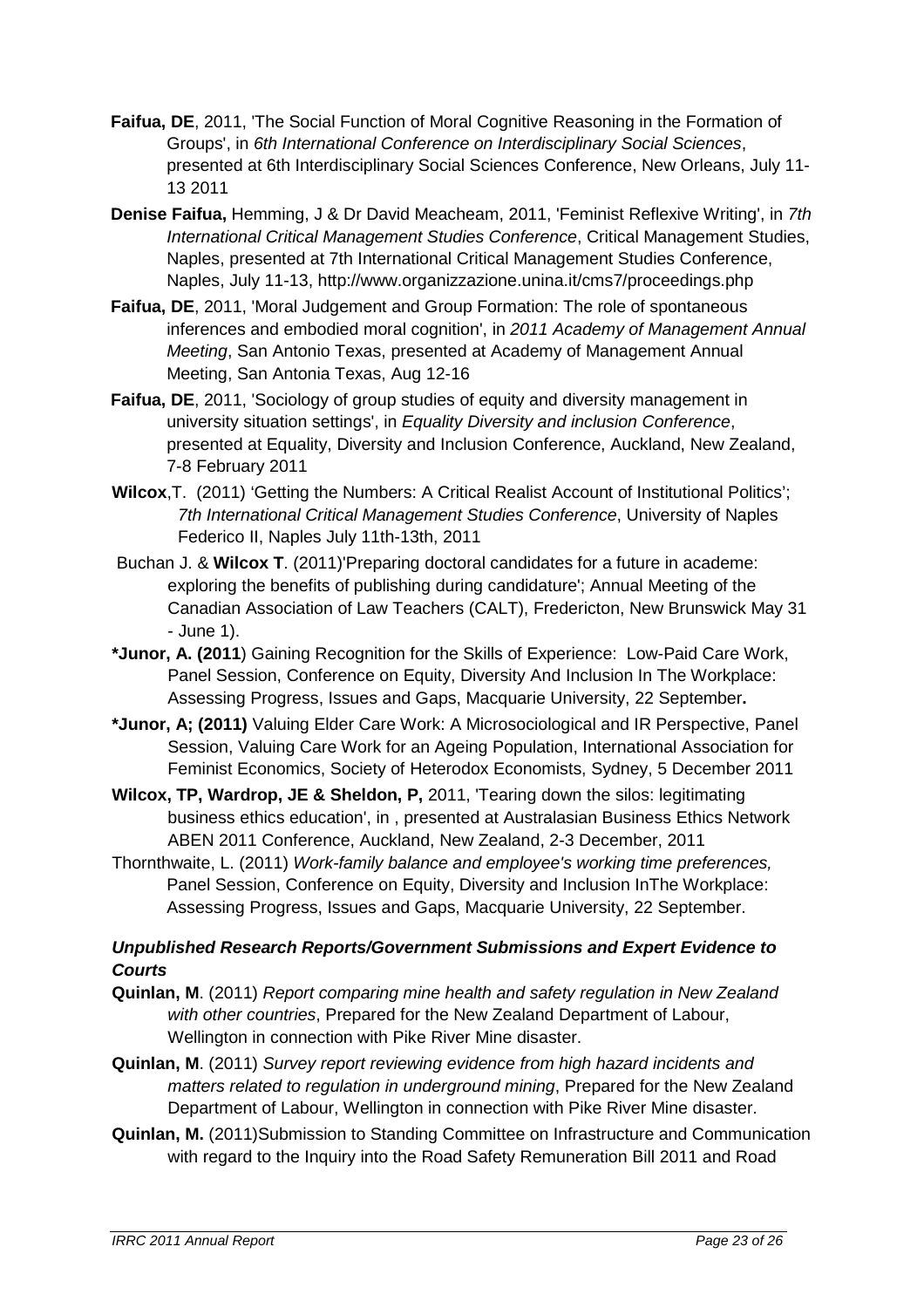Safety (Consequential Amendments and Related Provisions) Bill 2011, 27 December.

**\*Junor, A**. (2011) Fair Work Australia, No. C2010/3131 Application by the Australian Municipal, Administrative, Clerical And Services Union And Others For An Equal Remuneration Order in the Social and Community Services Industry, Witness statement ASU3, 31 January,

http://www.fwa.gov.au/sites/remuneration/submissions/ASU\_Submission\_W5.pdf

**\*Junor, A**. (**2011)** Fair Work Australia, No. C2010/3131 Application by the Australian Municipal, Administrative, Clerical And Services Union And Others For An Equal Remuneration Order in the Social and Community Services Industry**,** Supplementary Witness statement ASU4, 31 January,

http://www.fwa.gov.au/sites/remuneration/submissions/ASU\_submission\_w5-sup.pdf**.** 

# **Non-refereed Articles, Notes and Editorials in Journals, Books and Other Publications**

- **Quinlan, M.** (2011), Why work organization matters and matters even more today, paper presented to Safety or Profit, A conference to celebrate the work of Theo Nichols, Cardiff University, 11 January.
- **Quinlan, M**. (2011) Precarious work and health and safety: the big picture, Workshop on Occupational and Environmental Health: International Perspectives, Stirling University, Scotland, 27 September.
- **Quinlan, M**. (2011) Ten pathways to disaster: Lessons from serious incidents in mining (and other workplaces) Lessons for the UK?, Workshop on Occupational and Environmental Health: International Perspectives, Stirling University, Scotland, 27 September

#### **SSRN Working Papers**

- **Hull, D**. (2011) A Freight Logistics Strategy for the State of NSW, UNSW Australian School of Business Research Paper No. 2011-IRRC-02
- **Hull, D. (2011) A** Targeted National Maritime Training Strategy, UNSW Australian School of Business Research Paper No. 2011-IRRC-03
- J.W. Nevile & **Peter Kriesler** & Geoff Harcourt, 2011. "Exchange Rate Management in an Era of Global Financial Crises with special reference to Australia," Discussion Papers 2012-05, School of Economics, The University of New South Wales, http://ideas.repec.org/e/pkr189.html
- **P. Kriesler** (2011) Post-Keynesian Perspectives on Economic Development and Growth, University of New South Wales - Australian School of Business - School of Economics. December 17, 2011 UNSW Australian School of Business Research Paper No. 2012ECON04,

http://papers.ssrn.com/sol3/papers.cfm?abstract\_id=1984371.

**Peter Kriesler** and G. C. Harcourt (2011) "The Influence of Michal Kalecki on Joan Robinson's Approach to Economics," School of Economics Discussion Paper 2010- 21, The University of New South Wales, Working Papers on Heterodox Microeconomics, http://heterodoxmicro.wikispaces.com/Working+Papers.

#### **8. DETAILS OF SIGNIFICANT MANAGERIAL OR PERSONNEL CHANGES DURING 2011**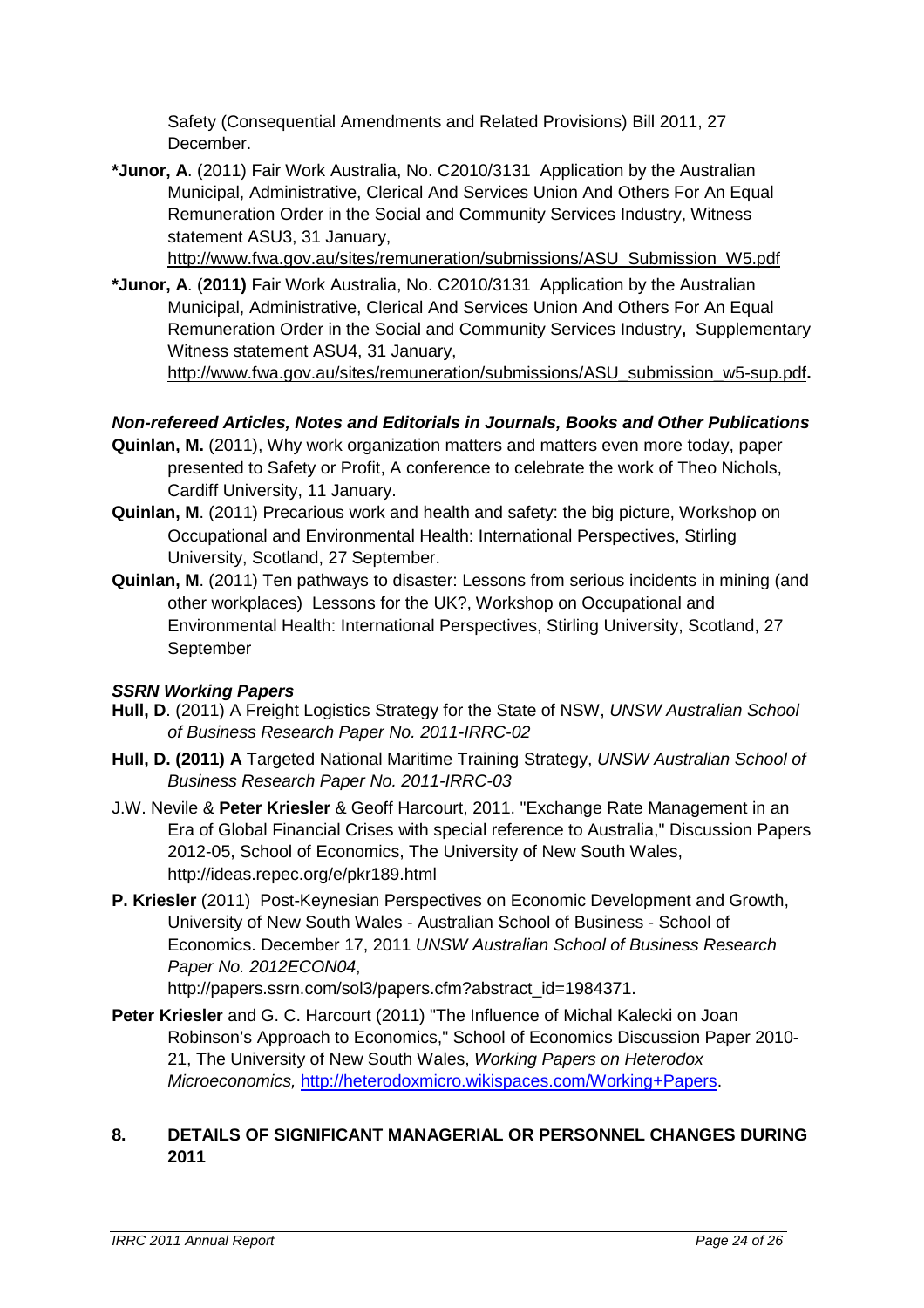In September 2011, Ms Rosslyn O'Grady was appointed on the basis of a competitive advertisement to a fixed term position, initially at a fraction of 0.4, out of funding from the Building Professional Skills Project. This funding was part of the research grant from EDFO, and was designed to release A/prof Junor from administrative work in order to focus on this and other research projects.

Mr Jason Antony continued to work as a RA for 5 hours a week for the IRRC and 25 hours a week for TALC, funded by a research grant from the latter.

In 2011, Margaret Wallace was employed on a casual basis, mainly to implement a publication and marketing strategy for ELRR, including the development of a ScholarOne journal article submission and review tracking site.

Dr Doug Fraser was engaged though the IRRC on a short term basis as a RA, working on a study of skills and productivity for TALC and on the Aircraft maintenance Linkage project.

#### **9. LIST OF TEACHING AND RESEARCH SUPERVISION CARRIED OUT BY THE CENTRE ON BEHALF OF ACADEMIC UNITS**

#### **Thesis supervision by IRRC Associates with no other UNSW Affiliation**

**9.1. Anne Junor** and **Professor Ralph Hall** (both retired Adjuncts and IRRC Associates) - Joint Supervision

#### **PhD**

#### **Tanya Carney:**

Navigating Occupational Norms: Explaining the Employment Mobility Patterns of Australian **Mothers** 

**9.2.** A/Prof Julie Cogin (School of Management) and **Anne Junor IRRC** – joint supervision **PhD** 

#### **Janis Wardrop**

When is Institutional Change Not Change? Australian Corporate Governance Reporting Practices as Institutional Maintenance Work

#### **9.3.** Prof Janet Chan and **Anne Junor**

# **PhD**

# **Rabeatul Husna binti Abdull Rahman**

The Impact of Human Resource Practices on the Retention of Knowledge Workers in Malaysia

# **9.4. A/Prof Ian Hampson** and **Anne Junor**

# **Daniel Norris**

# **MPhil**

Departures from Procedure in Aircraft Maintenance: Code Violation versus Innovation **On leave** 

# **10. DATES OF AND ATTENDANCE AT MEETINGS OF THE CENTRE'S COMMITTEES**

# **10.1 Management Committee**